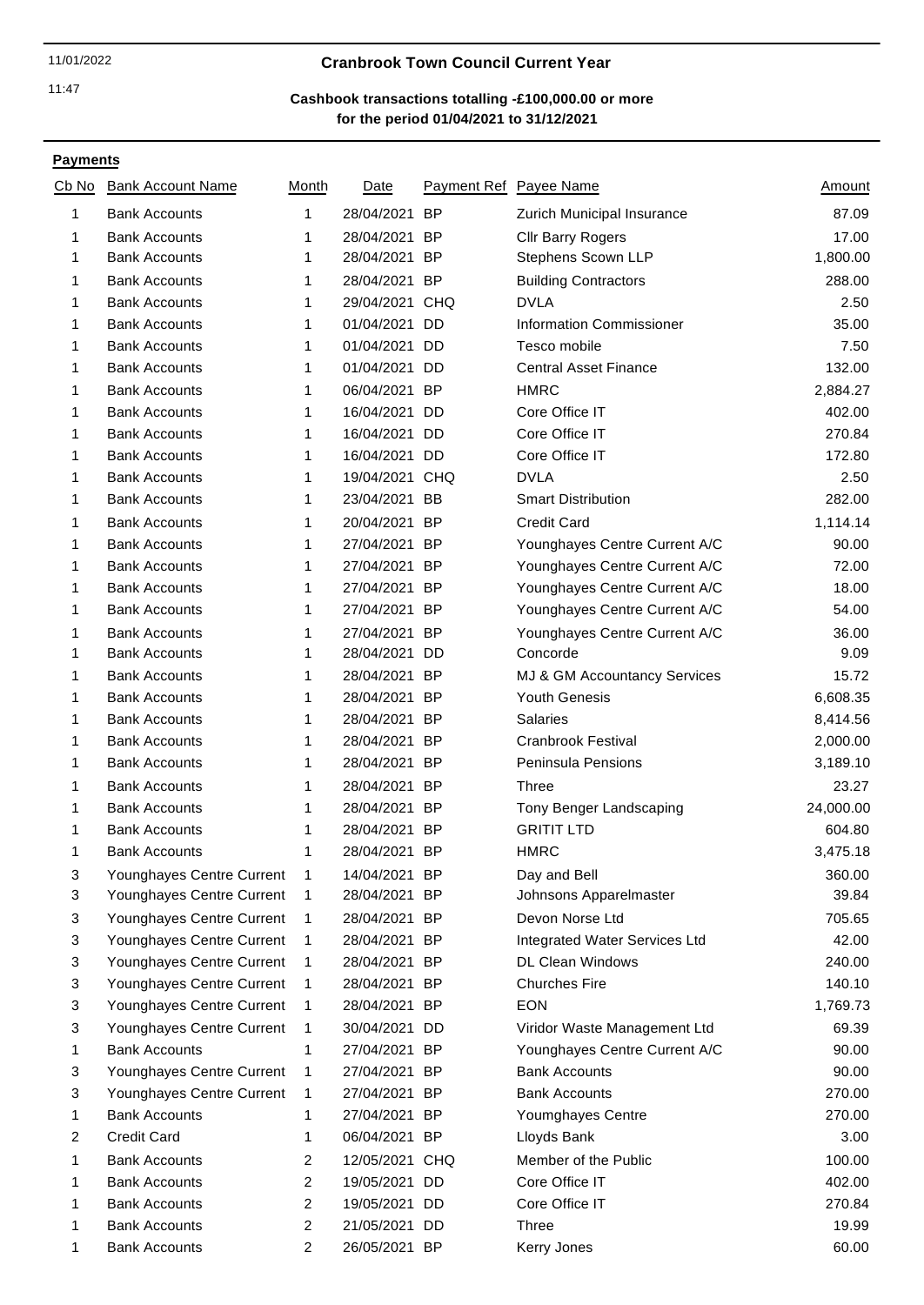### 11/01/2022 **Cranbrook Town Council Current Year**

# **for the period 01/04/2021 to 31/12/2021 Cashbook transactions totalling -£100,000.00 or more**

| Cb No                   | <b>Bank Account Name</b>  | Month          | Date           | Payment Ref Payee Name                | <u>Amount</u> |
|-------------------------|---------------------------|----------------|----------------|---------------------------------------|---------------|
| 1                       | <b>Bank Accounts</b>      | $\overline{2}$ | 26/05/2021 BP  | <b>Tracy Simmons</b>                  | 20.40         |
| 1                       | <b>Bank Accounts</b>      | 2              | 26/05/2021 BP  | See the Light                         | 119.35        |
| 1                       | <b>Bank Accounts</b>      | 2              | 26/05/2021 BP  | <b>St Martins School</b>              | 2,000.00      |
| 1                       | <b>Bank Accounts</b>      | $\overline{2}$ | 26/05/2021 BP  | Tony Benger Landscaping               | 307.82        |
| 1                       | <b>Bank Accounts</b>      | 2              | 26/05/2021 BP  | <b>Rialtas Business Solutions</b>     | 464.40        |
| 1                       | <b>Bank Accounts</b>      | 2              | 26/05/2021 BP  | <b>Youth Genesis</b>                  | 2,321.32      |
| 1                       | <b>Bank Accounts</b>      | $\overline{2}$ | 26/05/2021 BP  | <b>Stalite Signs</b>                  | 231.90        |
| 1                       | <b>Bank Accounts</b>      | 2              | 26/05/2021 BP  | Tony Benger Landscaping               | 299.75        |
| 1                       | <b>Bank Accounts</b>      | 2              | 26/05/2021 BP  | Younghayes Centre                     | 48.00         |
| 1                       | <b>Bank Accounts</b>      | $\overline{2}$ | 26/05/2021 BP  | Younghayes Centre                     | 48.00         |
| 1                       | <b>Bank Accounts</b>      | 2              | 26/05/2021 BP  | <b>Rialtas Business Solutions</b>     | 432.00        |
| 1                       | <b>Bank Accounts</b>      | 2              | 26/05/2021 BP  | Stephens Scown LLP                    | 1,596.00      |
| 1                       | <b>Bank Accounts</b>      | $\overline{2}$ | 26/05/2021 BP  | Studio Four                           | 5,760.00      |
| 1                       | <b>Bank Accounts</b>      | $\overline{c}$ | 26/05/2021 BP  | <b>Stalite Signs</b>                  | 220.78        |
| 1                       | <b>Bank Accounts</b>      | $\overline{2}$ | 26/05/2021 BP  | MJ & GM Accountancy Services          | 15.72         |
| 1                       | <b>Bank Accounts</b>      | 2              | 26/05/2021 BP  | Tony Benger Landscaping               | 30,000.00     |
| 1                       | <b>Bank Accounts</b>      | 2              | 26/05/2021 BP  | <b>Youth Genesis</b>                  | 2,667.60      |
| 1                       | <b>Bank Accounts</b>      | $\overline{2}$ | 28/05/2021 BP  | <b>Salaries</b>                       | 6,595.20      |
| 1                       | <b>Bank Accounts</b>      | 2              | 28/05/2021 BP  | Peninsula Pensions                    | 3,189.10      |
| 1                       | <b>Bank Accounts</b>      | 2              | 18/05/2021 BP  | <b>Credit Card</b>                    | 639.37        |
| 3                       | Younghayes Centre Current | $\overline{2}$ | 25/05/2021 DD  | <b>Total Gas &amp; Power</b>          | 1,501.39      |
| 3                       | Younghayes Centre Current | 2              | 26/05/2021 BP  | Prestige Professional Cleaning        | 537.00        |
| 3                       | Younghayes Centre Current | 2              | 26/05/2021 BP  | Tony Benger Landscaping               | 157.20        |
| 3                       | Younghayes Centre Current | $\overline{2}$ | 26/05/2021 BP  | <b>Total Gas &amp; Power</b>          | 1,501.39      |
| 3                       | Younghayes Centre Current | 2              | 26/05/2021 BP  | Devon Norse Ltd                       | 705.65        |
| 3                       | Younghayes Centre Current | $\overline{2}$ | 26/05/2021 BP  | Independant Fire                      | 333.32        |
| 3                       | Younghayes Centre Current | $\overline{2}$ | 26/05/2021 BP  | Integrated Water Services Ltd         | 42.00         |
| 3                       | Younghayes Centre Current | 2              | 26/05/2021 BP  | South West Water                      | 211.78        |
| 3                       | Younghayes Centre Current | $\overline{2}$ | 26/05/2021 BP  | Johnsons Apparelmaster                | 39.84         |
| 3                       | Younghayes Centre Current | $\overline{2}$ | 26/05/2021 BP  | <b>AW Services</b>                    | 81.00         |
| 3                       | Younghayes Centre Current | $\overline{c}$ | 26/05/2021 BP  | <b>Prestige Professional Cleaning</b> | 498.00        |
| 2                       | <b>Credit Card</b>        | 2              | 09/04/2021 BP  | <b>CNC Group Ltd</b>                  | 12.95         |
| $\overline{c}$          | <b>Credit Card</b>        | $\overline{2}$ | 13/04/2021 BP  | <b>Build Base</b>                     | 228.10        |
| $\overline{c}$          | <b>Credit Card</b>        | 2              | 13/04/2021 BP  | <b>PSS Public Sector Software</b>     | 180.00        |
| $\overline{2}$          | <b>Credit Card</b>        | $\overline{2}$ | 22/04/2021 BP  | LINCS PRODUCTS LTD                    | 23.99         |
| $\overline{\mathbf{c}}$ | <b>Credit Card</b>        | $\overline{c}$ | 22/04/2021 BP  | <b>Tool Station</b>                   | 47.45         |
| 2                       | <b>Credit Card</b>        | 2              | 26/04/2021 BP  | Zoom Video Communications Inc.        | 143.88        |
| $\overline{2}$          | <b>Credit Card</b>        | 2              | 04/05/2021 BP  | Lloyds Bank                           | 3.00          |
| 1                       | <b>Bank Accounts</b>      | 3              | 18/06/2021 BP  | Younghayes Centre Current A/C         | 400.00        |
| 1                       | <b>Bank Accounts</b>      | 3              | 01/06/2021 BP  | <b>HMRC</b>                           | 3,473.38      |
| 1                       | <b>Bank Accounts</b>      | 3              | 01/06/2021 BP  | <b>Salaries</b>                       | 1,821.16      |
| 1                       | <b>Bank Accounts</b>      | 3              | 03/06/2021 CHQ | <b>DVLA</b>                           | 2.50          |
| 1                       | <b>Bank Accounts</b>      | 3              | 03/06/2021 CHQ | <b>DVLA</b>                           | 2.50          |
| 1                       | <b>Bank Accounts</b>      | 3              | 03/06/2021 CHQ | <b>DVLA</b>                           | 2.50          |
| 1                       | <b>Bank Accounts</b>      | 3              | 09/06/2021 DD  | Core Office IT                        | 402.00        |
| 1                       | <b>Bank Accounts</b>      | 3              | 03/06/2021 BP  | Younghayes Centre Current A/C         | 5,000.00      |
| 1                       | <b>Bank Accounts</b>      | 3              | 09/06/2021 DD  | Core Office IT                        | 270.84        |
| 1                       | <b>Bank Accounts</b>      | 3              | 10/06/2021 CHQ | <b>DVLA</b>                           | 2.50          |
|                         |                           |                |                |                                       |               |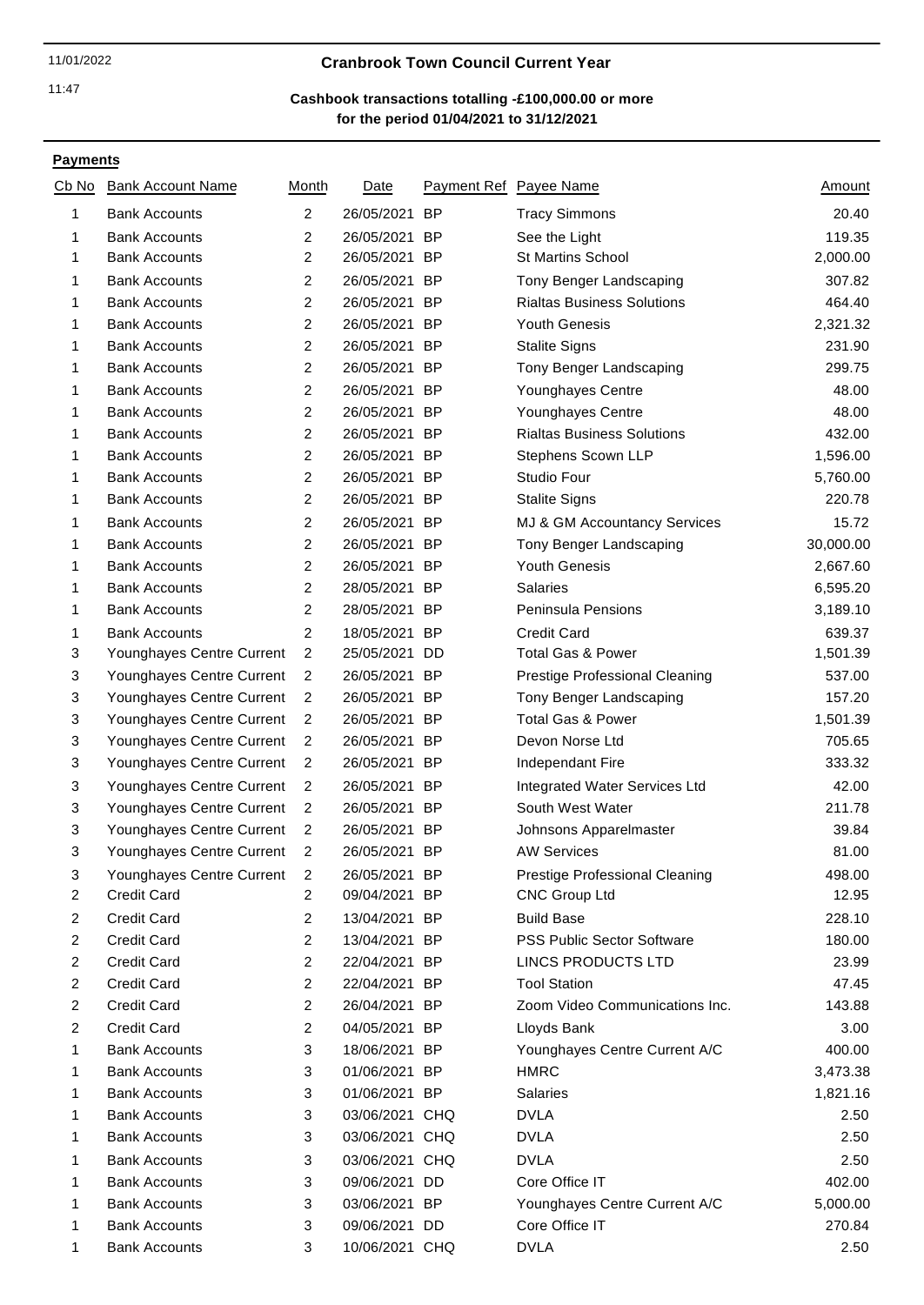### 11/01/2022 **Cranbrook Town Council Current Year**

# **for the period 01/04/2021 to 31/12/2021 Cashbook transactions totalling -£100,000.00 or more**

| Cb No  | <b>Bank Account Name</b>                     | Month  | Date                           |            | Payment Ref Payee Name         | <u>Amount</u>        |
|--------|----------------------------------------------|--------|--------------------------------|------------|--------------------------------|----------------------|
| 1      | <b>Bank Accounts</b>                         | 3      | 14/06/2021                     | <b>CHQ</b> | <b>DVLA</b>                    | 2.50                 |
| 1      | <b>Bank Accounts</b>                         | 3      | 16/06/2021 BP                  |            | <b>Credit Card</b>             | 18.84                |
| 1      | <b>Bank Accounts</b>                         | 3      | 21/06/2021                     | DD         | <b>Three</b>                   | 19.99                |
| 1      | <b>Bank Accounts</b>                         | 3      | 28/06/2021 DD                  |            | Concorde                       | 5.29                 |
| 1      | <b>Bank Accounts</b>                         | 3      | 28/06/2021 BP                  |            | <b>Salaries</b>                | 8,415.16             |
| 1      | <b>Bank Accounts</b>                         | 3      | 28/06/2021 BP                  |            | Peninsula Pensions             | 3,189.10             |
| 1      | <b>Bank Accounts</b>                         | 3      | 28/06/2021 BP                  |            | <b>HMRC</b>                    | 3,474.58             |
| 1      | <b>Bank Accounts</b>                         | 3      | 30/06/2021 BP                  |            | Tony Benger Landscaping        | 153.91               |
| 1      | <b>Bank Accounts</b>                         | 3      | 30/06/2021 BP                  |            | Tony Benger Landscaping        | 24,000.00            |
| 1      | <b>Bank Accounts</b>                         | 3      | 30/06/2021 BP                  |            | <b>DALC</b>                    | 36.00                |
| 1      | <b>Bank Accounts</b>                         | 3      | 30/06/2021 BP                  |            | GJ Waller & Co                 | 28.85                |
| 1      | <b>Bank Accounts</b>                         | 3      | 30/06/2021 BP                  |            | <b>SLCC</b>                    | 42.00                |
| 1      | <b>Bank Accounts</b>                         | 3      | 30/06/2021 BP                  |            | Younghayes Centre              | 504.00               |
| 1      | <b>Bank Accounts</b>                         | 3      | 30/06/2021 BP                  |            | Younghayes Centre              | 180.00               |
| 1      | <b>Bank Accounts</b>                         | 3      | 30/06/2021 BP                  |            | Younghayes Centre              | 408.00               |
| 1      | <b>Bank Accounts</b>                         | 3      | 30/06/2021 BP                  |            | MJ & GM Accountancy Services   | 15.72                |
| 1      | <b>Bank Accounts</b>                         | 3      | 30/06/2021 BP                  |            | Employee                       | 24.36                |
| 1      | <b>Bank Accounts</b>                         | 3      | 30/06/2021 BP                  |            | <b>Studio Four</b>             | 159.60               |
| 1      | <b>Bank Accounts</b>                         | 3      | 30/06/2021 BP                  |            | Younghayes Centre              | 48.00                |
| 1      | <b>Bank Accounts</b>                         | 3      | 30/06/2021 BP                  |            | Younghayes Centre              | 96.00                |
| 1      | <b>Bank Accounts</b>                         | 3      | 30/06/2021 BP                  |            | Younghayes Centre              | 48.00                |
| 1      | <b>Bank Accounts</b>                         | 3      | 30/06/2021 BP                  |            | Tony Benger Landscaping        | 110.40               |
| 1      | <b>Bank Accounts</b>                         | 3      | 30/06/2021 BP                  |            | Tony Benger Landscaping        | 153.91               |
| 1      | <b>Bank Accounts</b>                         | 3      | 30/06/2021 BP                  |            | <b>Ashfords Solicitors</b>     | 900.00               |
| 1      | <b>Bank Accounts</b>                         | 3      | 30/06/2021                     | <b>BP</b>  | GJ Waller & Co                 | 28.85                |
| 1      | <b>Bank Accounts</b>                         | 3      | 30/06/2021 BP                  |            | Employee                       | 83.88                |
|        | <b>Bank Accounts</b>                         |        | 30/06/2021 BP                  |            | See the Light                  | 65.87                |
| 1      |                                              | 3      |                                |            |                                |                      |
| 1<br>1 | <b>Bank Accounts</b><br><b>Bank Accounts</b> | 3<br>3 | 30/06/2021 BP<br>30/06/2021 BP |            | <b>Table Tennis England</b>    | 1,390.00<br>1,198.80 |
|        |                                              | 3      | 30/06/2021 BP                  |            | Tony Benger Landscaping        | 5.09                 |
| 1      | <b>Bank Accounts</b>                         |        |                                |            | Employee                       |                      |
| 1      | <b>Bank Accounts</b><br><b>Bank Accounts</b> | 3      | 30/06/2021 BP                  |            | <b>HCI Data Ltd</b>            | 102.00               |
| 1      |                                              | 3      | 30/06/2021 BP                  |            | <b>Unity Trust Bank</b>        | 18.00                |
| 3      | Younghayes Centre Current                    | 3      | 01/06/2021 DD                  |            | Viridor Waste Management Ltd   | 52.30                |
| 3      | Younghayes Centre Current                    | 3      | 30/06/2021 BP                  |            | Tony Benger Landscaping        | 78.60                |
| 3      | Younghayes Centre Current                    | 3      | 30/06/2021 BP                  |            | Johnsons Apparelmaster         | 39.84                |
| 3      | Younghayes Centre Current                    | 3      | 30/06/2021 BP                  |            | Tony Benger Landscaping        | 78.60                |
| 3      | Younghayes Centre Current                    | 3      | 30/06/2021 BP                  |            | Prestige Professional Cleaning | 537.00               |
| 3      | Younghayes Centre Current                    | 3      | 30/06/2021 BP                  |            | Integrated Water Services Ltd  | 42.00                |
| 3      | Younghayes Centre Current                    | 3      | 30/06/2021 BP                  |            | Devon Norse Ltd                | 705.65               |
| 3      | Younghayes Centre Current                    | 3      | 30/06/2021 BP                  |            | Day and Bell                   | 360.00               |
| 3      | Younghayes Centre Current                    | 3      | 30/06/2021 BP                  |            | Johnsons Apparelmaster         | 49.80                |
| 3      | Younghayes Centre Current                    | 3      | 30/06/2021 BP                  |            | Prestige Professional Cleaning | 498.00               |
| 3      | Younghayes Centre Current                    | 3      | 30/06/2021 BP                  |            | Lloyds Bank                    | 18.00                |
| 1      | <b>Bank Accounts</b>                         | 3      | 18/06/2021 BP                  |            | <b>DALC</b>                    | 791.26               |
| 1      | <b>Bank Accounts</b>                         | 3      | 30/06/2021 BP                  |            | East Devon District Council    | 9,504.77             |
| 2      | <b>Credit Card</b>                           | 3      | 04/05/2021 BP                  |            | <b>Build Base</b>              | 15.84                |
| 2      | <b>Credit Card</b>                           | 3      | 02/06/2021 BP                  |            | Lloyds Bank                    | 3.00                 |
| 1      | <b>Bank Accounts</b>                         | 4      | 01/07/2021 DD                  |            | <b>Central Asset Finance</b>   | 132.00               |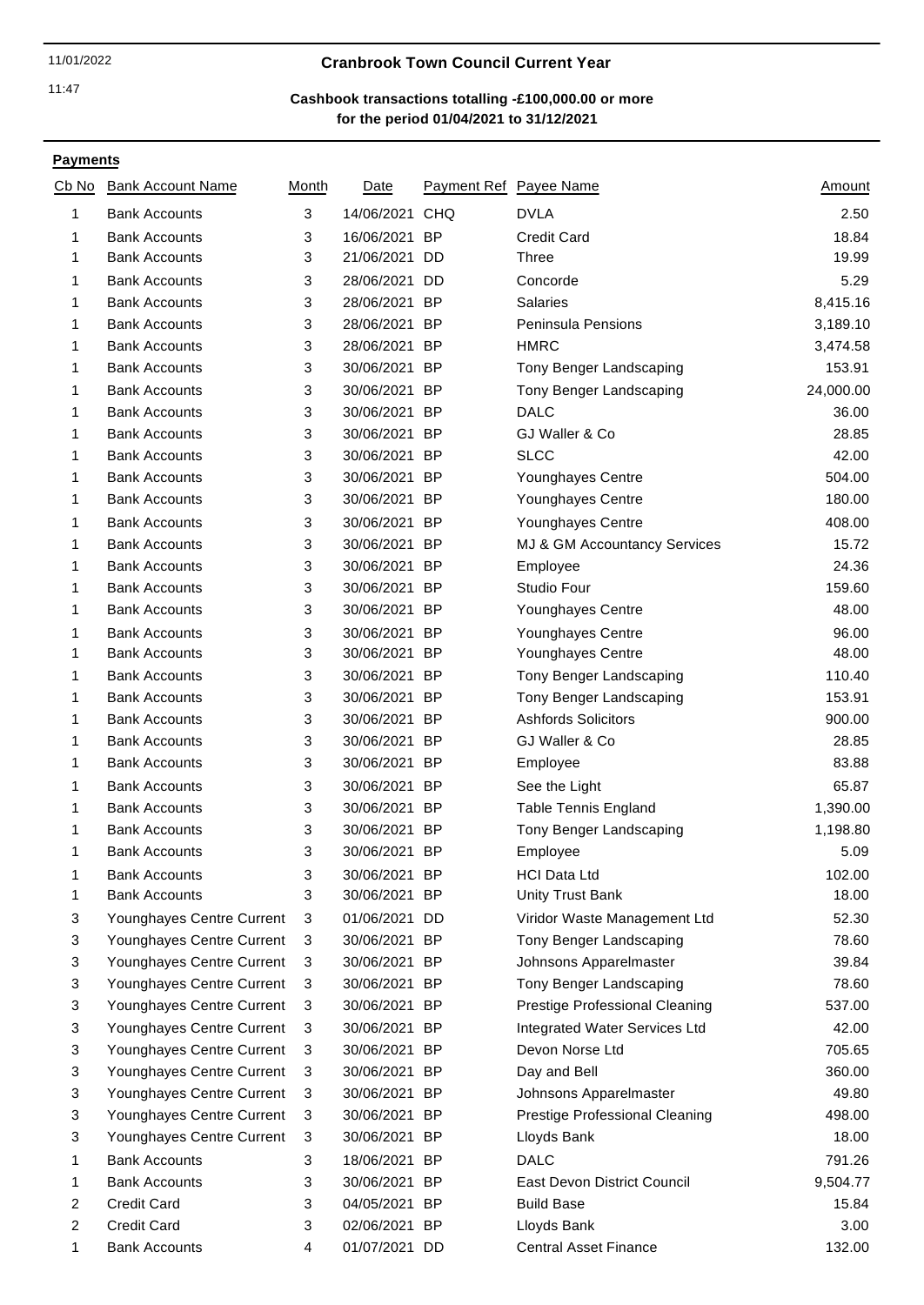### 11/01/2022 **Cranbrook Town Council Current Year**

# **for the period 01/04/2021 to 31/12/2021 Cashbook transactions totalling -£100,000.00 or more**

| Cb No                   | <b>Bank Account Name</b>  | Month | Date           | Payment Ref Payee Name         | Amount     |
|-------------------------|---------------------------|-------|----------------|--------------------------------|------------|
| 1                       | <b>Bank Accounts</b>      | 4     | 05/07/2021 CHQ | <b>DVLA</b>                    | 7.50       |
| 1                       | <b>Bank Accounts</b>      | 4     | 08/07/2021 CHQ | <b>DVLA</b>                    | 5.00       |
| 1                       | <b>Bank Accounts</b>      | 4     | 16/07/2021 BP  | East Devon District Council    | 435.59     |
| 1                       | <b>Bank Accounts</b>      | 4     | 21/07/2021 DD  | Core Office IT                 | 402.00     |
| 1                       | <b>Bank Accounts</b>      | 4     | 21/07/2021 DD  | Core Office IT                 | 256.44     |
| 1                       | <b>Bank Accounts</b>      | 4     | 21/07/2021 DD  | <b>Three</b>                   | 19.99      |
| 1                       | <b>Bank Accounts</b>      | 4     | 22/07/2021 BP  | <b>Community Association</b>   | 200.00     |
| 1                       | <b>Bank Accounts</b>      | 4     | 27/07/2021 BP  | <b>Salaries</b>                | 8,415.16   |
| 1                       | <b>Bank Accounts</b>      | 4     | 27/07/2021 BP  | <b>HMRC</b>                    | 3,474.58   |
| 1                       | <b>Bank Accounts</b>      | 4     | 27/07/2021 BP  | Peninsula Pensions             | 2,447.81   |
| 1                       | <b>Bank Accounts</b>      | 4     | 27/07/2021 BP  | Furniture @ Work               | 396.00     |
| 1                       | <b>Bank Accounts</b>      | 4     | 27/07/2021 BP  | <b>Complete Weed Control</b>   | 168.00     |
| 1                       | <b>Bank Accounts</b>      | 4     | 27/07/2021 BP  | MJ & GM Accountancy Services   | 15.72      |
| 1                       | <b>Bank Accounts</b>      | 4     | 27/07/2021 BP  | Younghayes Centre              | 96.00      |
| 1                       | <b>Bank Accounts</b>      | 4     | 27/07/2021 BP  | <b>Neil Sercombe Carpentry</b> | 45.00      |
| 1                       | <b>Bank Accounts</b>      | 4     | 27/07/2021 BP  | Football Development SW        | 4,500.00   |
| 1                       | <b>Bank Accounts</b>      | 4     | 27/07/2021 BP  | <b>SWAP Internal Audit</b>     | 1,440.00   |
| 1                       | <b>Bank Accounts</b>      | 4     | 27/07/2021 BP  | Tony Benger Landscaping        | 156.00     |
| 1                       | <b>Bank Accounts</b>      | 4     | 27/07/2021 BP  | Aynsley Jones                  | 8.24       |
| 1                       | <b>Bank Accounts</b>      | 4     | 27/07/2021 BP  | Lex Autolease                  | 3,140.06   |
| 1                       | <b>Bank Accounts</b>      | 4     | 27/07/2021 BP  | See the Light                  | 70.45      |
| 1                       | <b>Bank Accounts</b>      | 4     | 29/07/2021 BP  | J&D Jones Cafe 143             | 155.00     |
| 1                       | <b>Bank Accounts</b>      | 4     | 30/07/2021 BP  | Nourish Axminster              | 1,540.00   |
| 1                       | <b>Bank Accounts</b>      | 4     | 16/07/2021 BP  | <b>Credit Card</b>             | 2,043.92   |
| 3                       | Younghayes Centre Current | 4     | 02/07/2021 BP  | <b>EON</b>                     | 596.33     |
| 3                       | Younghayes Centre Current | 4     | 27/07/2021 BP  | Devon Norse Ltd                | 705.65     |
| 3                       | Younghayes Centre Current | 4     | 27/07/2021 BP  | Integrated Water Services Ltd  | 42.00      |
| 3                       | Younghayes Centre Current | 4     | 27/07/2021 BP  | <b>EON</b>                     | 333.11     |
| 3                       | Younghayes Centre Current | 4     | 27/07/2021 BP  | <b>DL Clean Windows</b>        | 90.00      |
| 3                       | Younghayes Centre Current | 4     | 27/07/2021 BP  | <b>AW Services</b>             | 288.00     |
| 3                       | Younghayes Centre Current | 4     | 30/07/2021 DD  | Viridor Waste Management Ltd   | 12.13      |
| 2                       | <b>Credit Card</b>        | 4     | 02/06/2021 BP  | Screwfix                       | 99.99      |
| $\overline{c}$          | <b>Credit Card</b>        | 4     | 10/06/2021 BP  | Polaroid                       | 139.99     |
| $\overline{c}$          | <b>Credit Card</b>        | 4     | 10/06/2021 BP  | Newit and Co Ltd               | 69.94      |
| $\overline{2}$          | <b>Credit Card</b>        | 4     | 10/06/2021 BP  | PREMIER LEISURE STORES LIMITED | 92.45      |
| $\overline{c}$          | <b>Credit Card</b>        | 4     | 10/06/2021 BP  | Zoom Video Communications Inc. | 143.88     |
| $\overline{c}$          | <b>Credit Card</b>        | 4     | 14/06/2021 BP  | St Johns Ambulance             | 180.00     |
| $\overline{c}$          | <b>Credit Card</b>        | 4     | 29/06/2021 BP  | Amazon EU S.à r.l., UK Branch  | 236.42     |
| 2                       | <b>Credit Card</b>        | 4     | 30/06/2021 BP  | <b>Silent Disco</b>            | 840.00     |
| 1                       | <b>Bank Accounts</b>      | 4     | 15/07/2021 BP  | <b>Parental Minds</b>          | 500.00     |
| 2                       | <b>Credit Card</b>        | 4     | 30/06/2021 BP  | Wilkinson                      | 136.75     |
| $\overline{c}$          | <b>Credit Card</b>        | 4     | 30/06/2021 BP  | Wilkinson                      | 101.50     |
| $\overline{\mathbf{c}}$ | <b>Credit Card</b>        | 4     | 02/07/2021 BP  | Lloyds Bank                    | 3.00       |
| 1                       | <b>Bank Accounts</b>      | 5     | 11/08/2021 BP  | East Devon District Council    | 171,135.00 |
| 1                       | <b>Bank Accounts</b>      | 5     | 03/08/2021 800 | Younghayes Centre Current A/C  | 800.00     |
| 1                       | <b>Bank Accounts</b>      | 5     | 03/08/2021 BP  | Younghayes Centre Current A/C  | 825.00     |
| 1                       | <b>Bank Accounts</b>      | 5     | 04/08/2021 BP  | <b>Peninsula Pensions</b>      | 741.29     |
| 1                       | <b>Bank Accounts</b>      | 5     | 13/08/2021 BP  | East Devon District Council    | 438.00     |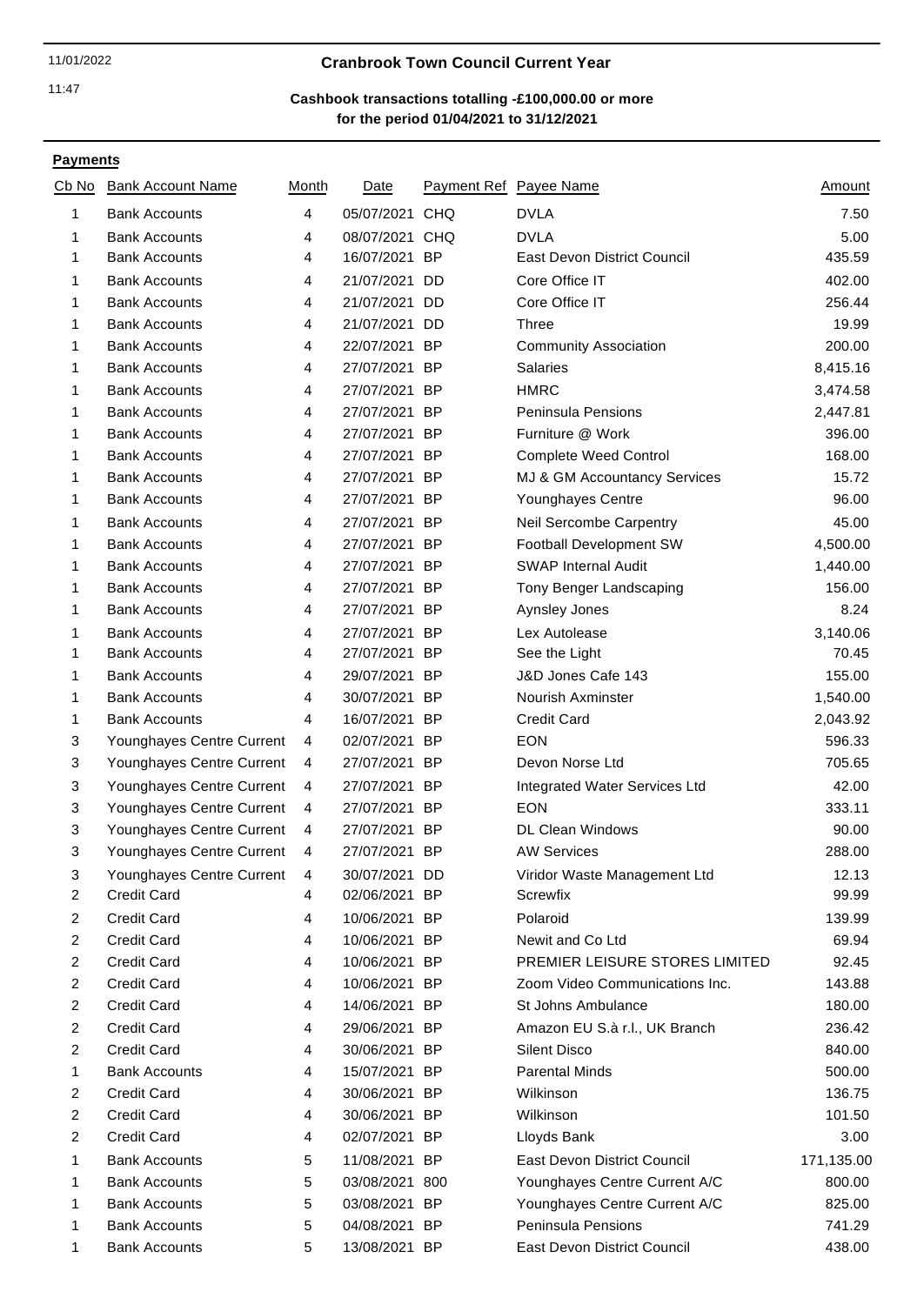### 11/01/2022 **Cranbrook Town Council Current Year**

# **for the period 01/04/2021 to 31/12/2021 Cashbook transactions totalling -£100,000.00 or more**

| Cb No          | <b>Bank Account Name</b>  | Month | Date          |           | Payment Ref Payee Name            | Amount    |
|----------------|---------------------------|-------|---------------|-----------|-----------------------------------|-----------|
| 1              | <b>Bank Accounts</b>      | 5     | 16/08/2021    | <b>BP</b> | <b>Credit Card</b>                | 2,517.01  |
| 1              | <b>Bank Accounts</b>      | 5     | 20/08/2021    | <b>BP</b> | Core Office IT                    | 402.00    |
| 1              | <b>Bank Accounts</b>      | 5     | 20/08/2021 BP |           | Core Office IT                    | 256.44    |
| 1              | <b>Bank Accounts</b>      | 5     | 20/08/2021 DD |           | Three                             | 19.99     |
| 1              | <b>Bank Accounts</b>      | 5     | 25/08/2021 BP |           | Younghayes Centre                 | 24.00     |
| 1              | <b>Bank Accounts</b>      | 5     | 25/08/2021 BP |           | <b>J&amp;R Foodservice</b>        | 8.04      |
| 1              | <b>Bank Accounts</b>      | 5     | 25/08/2021 BP |           | See the Light                     | 85.67     |
| 1              | <b>Bank Accounts</b>      | 5     | 25/08/2021    | <b>BP</b> | Stephens Scown LLP                | 1,547.20  |
| 1              | <b>Bank Accounts</b>      | 5     | 25/08/2021 BP |           | Tony Benger Landscaping           | 60.00     |
| 1              | <b>Bank Accounts</b>      | 5     | 25/08/2021 BP |           | Tony Benger Landscaping           | 153.91    |
| 1              | <b>Bank Accounts</b>      | 5     | 25/08/2021 BP |           | Tony Benger Landscaping           | 24,000.00 |
| 1              | <b>Bank Accounts</b>      | 5     | 25/08/2021 BP |           | <b>Cafe 143</b>                   | 130.00    |
| 1              | <b>Bank Accounts</b>      | 5     | 25/08/2021 BP |           | Aynsley Jones                     | 25.13     |
| 1              | <b>Bank Accounts</b>      | 5     | 25/08/2021 BP |           | <b>Tracy Simmons</b>              | 9.80      |
| 1              | <b>Bank Accounts</b>      | 5     | 25/08/2021 BP |           | Euroffice                         | 21.97     |
| 1              | <b>Bank Accounts</b>      | 5     | 25/08/2021 BP |           | Tony Benger Landscaping           | 267.22    |
| 1              | <b>Bank Accounts</b>      | 5     | 25/08/2021 BP |           | Alice Lloyd                       | 20.80     |
| 1              | <b>Bank Accounts</b>      | 5     | 25/08/2021 BP |           | Tony Benger Landscaping           | 153.91    |
| 1              | <b>Bank Accounts</b>      | 5     | 25/08/2021 BP |           | Tony Benger Landscaping           | 24,000.00 |
| 1              | <b>Bank Accounts</b>      | 5     | 25/08/2021 BP |           | Euroffice                         | 66.10     |
| 1              | <b>Bank Accounts</b>      | 5     | 25/08/2021 BP |           | <b>SWAP Internal Audit</b>        | 1,440.00  |
| 1              | <b>Bank Accounts</b>      | 5     | 25/08/2021 BP |           | <b>Cafe 143</b>                   | 50.00     |
| 1              | <b>Bank Accounts</b>      | 5     | 26/08/2021 DD |           | Concorde                          | 6.16      |
| 1              | <b>Bank Accounts</b>      | 5     | 27/08/2021    | <b>BP</b> | Peninsula Pensions                | 3,189.10  |
| 1              | <b>Bank Accounts</b>      | 5     | 27/08/2021 BP |           | Salaries                          | 8,415.16  |
| 1              | <b>Bank Accounts</b>      | 5     | 27/08/2021 BP |           | <b>HMRC</b>                       | 3,474.58  |
| 3              | Younghayes Centre Current | 5     | 10/08/2021 BP |           | Member of the Public              | 84.00     |
| 3              | Younghayes Centre Current | 5     | 10/08/2021 BP |           | Tony Benger Landscaping           | 292.94    |
| 3              | Younghayes Centre Current | 5     | 25/08/2021 BP |           | Tony Benger Landscaping           | 78.60     |
| 3              | Younghayes Centre Current | 5     | 25/08/2021 BP |           | Devon Norse Ltd                   | 705.65    |
| 3              | Younghayes Centre Current | 5     | 25/08/2021 BP |           | <b>Neil Sercombe Carpentry</b>    | 85.00     |
| 3              | Younghayes Centre Current | 5     | 25/08/2021 BP |           | <b>Stalite Signs</b>              | 278.72    |
| 3              | Younghayes Centre Current | 5     | 25/08/2021 BP |           | <b>EON</b>                        | 318.40    |
| 3              | Younghayes Centre Current | 5     | 25/08/2021 BP |           | Tony Benger Landscaping           | 78.60     |
| 3              | Younghayes Centre Current | 5     | 25/08/2021 BP |           | Johnsons Apparelmaster            | 39.84     |
| 3              | Younghayes Centre Current | 5     | 31/08/2021 DD |           | Viridor Waste Management Ltd      | 52.30     |
| 1              | <b>Bank Accounts</b>      | 5     | 26/08/2021 BP |           | Concorde                          | 0.03      |
| $\overline{c}$ | <b>Credit Card</b>        | 5     | 07/07/2021 BP |           | Screwfix                          | 39.98     |
| $\overline{2}$ | <b>Credit Card</b>        | 5     | 09/07/2021 BP |           | Raceworld Ltd                     | 975.00    |
| $\overline{2}$ | <b>Credit Card</b>        | 5     | 10/07/2021 BP |           | Canva Print                       | 99.99     |
| $\overline{c}$ | <b>Credit Card</b>        | 5     | 14/07/2021 BP |           | Go Ape                            | 250.00    |
| 2              | <b>Credit Card</b>        | 5     | 14/07/2021 BP |           | <b>PSS Public Sector Software</b> | 180.00    |
| $\overline{2}$ | <b>Credit Card</b>        | 5     | 15/07/2021 BP |           | Amazon EU S.à r.l., UK Branch     | 67.80     |
| $\overline{2}$ | <b>Credit Card</b>        |       | 15/07/2021 BP |           | Saddles and Paddles               | 100.00    |
| 2              | <b>Credit Card</b>        | 5     | 19/07/2021 BP |           | South West Paintball              | 576.00    |
|                |                           | 5     |               |           |                                   |           |
| 2              | <b>Credit Card</b>        | 5     | 19/07/2021 BP |           | Universal Silk Screen Printers    | 14.79     |
| 2              | <b>Credit Card</b>        | 5     | 28/07/2021 BP |           | Amazon EU S.à r.l., UK Branch     | 7.49      |
| 2              | <b>Credit Card</b>        | 5     | 28/07/2021 BP |           | Jimbobs                           | 2.68      |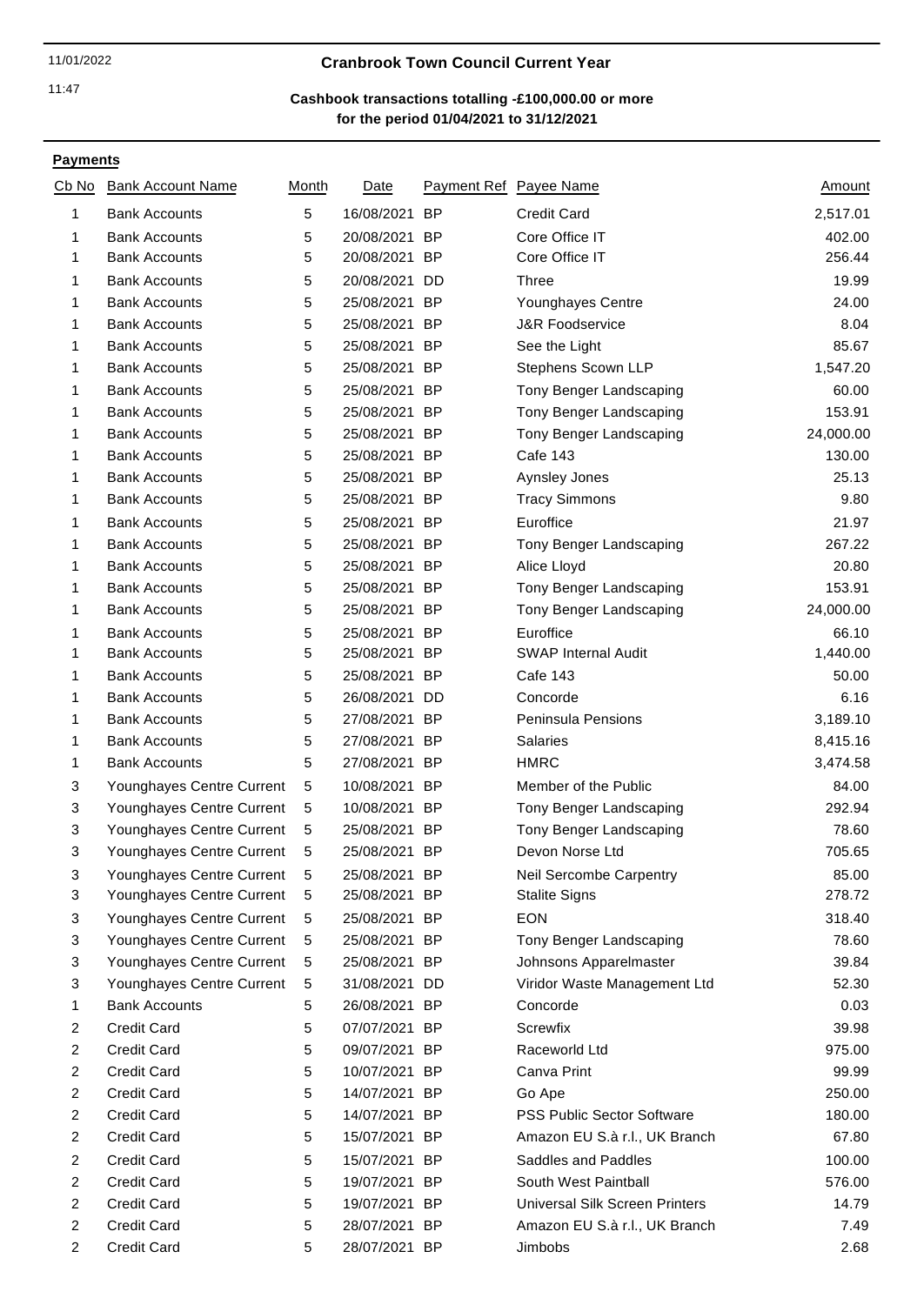### 11/01/2022 **Cranbrook Town Council Current Year**

# **for the period 01/04/2021 to 31/12/2021 Cashbook transactions totalling -£100,000.00 or more**

| Cb No          | <b>Bank Account Name</b>  | Month | Date          | Payment Ref Payee Name |                                | Amount   |
|----------------|---------------------------|-------|---------------|------------------------|--------------------------------|----------|
| $\overline{2}$ | <b>Credit Card</b>        | 5     | 28/07/2021    | <b>BP</b>              | Amazon EU S.à r.l., UK Branch  | 7.51     |
| $\overline{c}$ | <b>Credit Card</b>        | 5     | 29/07/2021    | <b>BP</b>              | Screwfix                       | 14.99    |
| $\overline{c}$ | <b>Credit Card</b>        | 5     | 01/08/2021 BP |                        | Amazon Europe                  | 19.27    |
| $\overline{2}$ | <b>Credit Card</b>        | 5     | 01/08/2021 DD |                        | Lloyds Bank                    | 3.00     |
| $\overline{c}$ | <b>Credit Card</b>        | 5     | 27/07/2021 BP |                        | Xiamen chenhuangfeiyan dianzis | 29.10    |
| 2              | <b>Credit Card</b>        | 5     | 27/07/2021 BP |                        | Anker Technology (UK) Ltd      | 23.99    |
| $\overline{c}$ | <b>Credit Card</b>        | 5     | 27/07/2021 BP |                        | Luade Ltd                      | 18.98    |
| $\overline{c}$ | <b>Credit Card</b>        | 5     | 27/07/2021 BP |                        | Amazon EU S.à r.l., UK Branch  | 45.46    |
| 2              | <b>Credit Card</b>        | 5     | 27/07/2021 BP |                        | Oypla.com LLP                  | 40.98    |
| 1              | <b>Bank Accounts</b>      | 6     | 03/09/2021 BP |                        | Younghayes Centre Current A/C  | 1,075.00 |
| 1              | <b>Bank Accounts</b>      | 6     | 03/09/2021 BP |                        | Younghayes Centre Current A/C  | 400.00   |
| 1              | <b>Bank Accounts</b>      | 6     | 14/09/2021 BP |                        | <b>Cafe 143</b>                | 135.00   |
| 1              | <b>Bank Accounts</b>      | 6     | 16/09/2021    | DD                     | Core Office IT                 | 402.00   |
| 1              | <b>Bank Accounts</b>      | 6     | 16/09/2021 BP |                        | Core Office IT                 | 256.44   |
| 1              | <b>Bank Accounts</b>      | 6     | 16/09/2021 BP |                        | <b>Credit Card</b>             | 859.93   |
| 1              | <b>Bank Accounts</b>      | 6     | 20/09/2021 DD |                        | <b>Three</b>                   | 6.48     |
| 1              | <b>Bank Accounts</b>      | 6     | 20/09/2021 BP |                        | <b>Salaries</b>                | 1,096.60 |
| 1              | <b>Bank Accounts</b>      | 6     | 21/09/2021 BP |                        | Saddles and Paddles            | 126.80   |
| 1              | <b>Bank Accounts</b>      | 6     | 21/09/2021 BP |                        | <b>Complete Weed Control</b>   | 168.00   |
| 1              | <b>Bank Accounts</b>      | 6     | 21/09/2021 BP |                        | <b>TRIP</b>                    | 997.00   |
| 1              | <b>Bank Accounts</b>      | 6     | 21/09/2021 BP |                        | <b>ITD Consultants Limited</b> | 1,440.00 |
| 1              | <b>Bank Accounts</b>      | 6     | 21/09/2021 BP |                        | Concorde                       | 9.10     |
| 1              | <b>Bank Accounts</b>      | 6     | 21/09/2021 BP |                        | Tony Benger Landscaping        | 237.47   |
| 1              | <b>Bank Accounts</b>      | 6     | 21/09/2021 BP |                        | Younghayes Centre              | 480.00   |
| 1              | <b>Bank Accounts</b>      | 6     | 21/09/2021 BP |                        | MJ & GM Accountancy Services   | 15.72    |
| 1              | <b>Bank Accounts</b>      | 6     | 21/09/2021 BP |                        | Employee                       | 134.85   |
| 1              | <b>Bank Accounts</b>      | 6     | 21/09/2021 BP |                        | Core Office IT                 | 1,189.20 |
| 1              | <b>Bank Accounts</b>      | 6     | 21/09/2021 BP |                        | Three                          | 6.48     |
| 1              | <b>Bank Accounts</b>      | 6     | 21/09/2021 BP |                        | See the Light                  | 65.78    |
| 1              | <b>Bank Accounts</b>      | 6     | 21/09/2021 BP |                        | RYAL Media Group               | 368.40   |
| 1              | <b>Bank Accounts</b>      | 6     | 21/09/2021 BP |                        | SLCC                           | 346.00   |
| 1              | <b>Bank Accounts</b>      | 6     | 21/09/2021 BP |                        | <b>SLCC</b>                    | 333.60   |
| 3              | Younghayes Centre Current | 6     | 21/09/2021 BP |                        | Integrated Water Services Ltd  | 42.00    |
| 3              | Younghayes Centre Current | 6     | 21/09/2021 BP |                        | Hanover Lifts                  | 98.40    |
| 3              | Younghayes Centre Current | 6     | 21/09/2021 BP |                        | South West Water               | 153.46   |
| 3              | Younghayes Centre Current | 6     | 21/09/2021 BP |                        | Green Machine                  | 6.67     |
| 3              | Younghayes Centre Current | 6     | 21/09/2021 BP |                        | Green Machine                  | 417.53   |
| 3              | Younghayes Centre Current | 6     | 21/09/2021 BP |                        | <b>EON</b>                     | 334.08   |
| 3              | Younghayes Centre Current | 6     | 21/09/2021 BP |                        | Johnsons Apparelmaster         | 49.80    |
| 3              | Younghayes Centre Current | 6     | 21/09/2021 BP |                        | Integrated Water Services Ltd  | 42.00    |
| 3              | Younghayes Centre Current | 6     | 21/09/2021 BP |                        | Stephens Scown LLP             | 2,137.80 |
| 3              | Younghayes Centre Current | 6     | 21/09/2021 BP |                        | East Devon District Council    | 438.00   |
| $\overline{c}$ | <b>Credit Card</b>        | 6     | 02/08/2021 BP |                        | Net World Sports               | 41.63    |
| $\overline{c}$ | <b>Credit Card</b>        | 6     | 04/08/2021 BP |                        | Proper Job Fish and Chips      | 128.80   |
| $\overline{2}$ | <b>Credit Card</b>        | 6     | 14/08/2021 BP |                        | Go Ape                         | 350.00   |
| $\overline{c}$ | <b>Credit Card</b>        | 6     | 12/08/2021 BP |                        | Proper Job Fish and Chips      | 141.10   |
| 2              | <b>Credit Card</b>        | 6     | 16/08/2021 BP |                        | <b>ASDA Mobile</b>             | 30.00    |
| $\overline{c}$ | <b>Credit Card</b>        | 6     | 19/08/2021 BP |                        | Proper Job Fish and Chips      | 165.40   |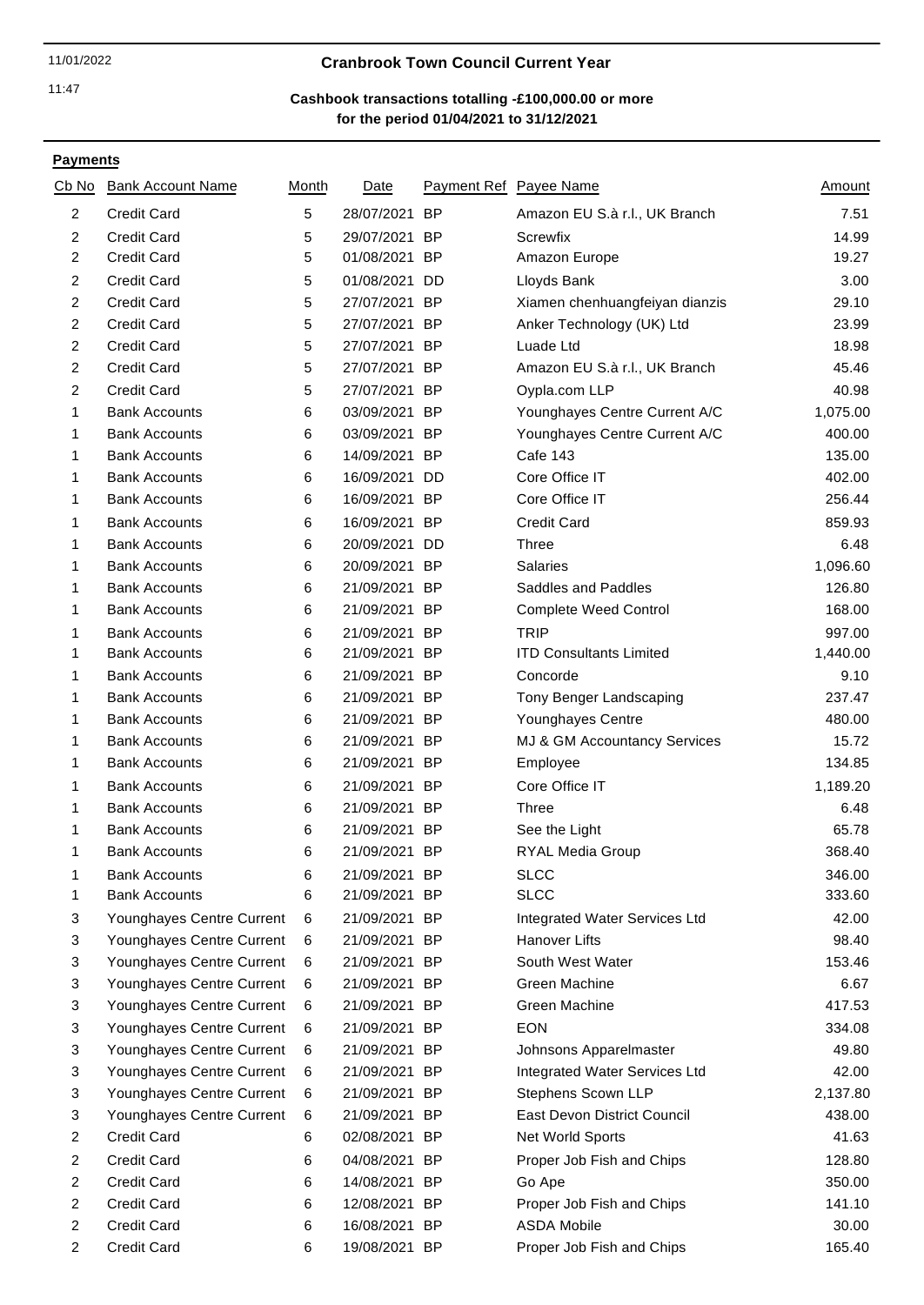# 11/01/2022 **Cranbrook Town Council Current Year**

# **for the period 01/04/2021 to 31/12/2021 Cashbook transactions totalling -£100,000.00 or more**

| <u>Cb No</u>   | <b>Bank Account Name</b>  | Month          | Date                |    | Payment Ref Payee Name            | <u>Amount</u> |
|----------------|---------------------------|----------------|---------------------|----|-----------------------------------|---------------|
| 2              | <b>Credit Card</b>        | 6              | 02/09/2021 BP       |    | Lloyds Bank                       | 3.00          |
| 1              | <b>Bank Accounts</b>      | 6              | 27/09/2021 BP       |    | <b>HMRC</b>                       | 3,550.04      |
| 1              | <b>Bank Accounts</b>      | 6              | 27/09/2021 BP       |    | Peninsula Pensions                | 3,238.79      |
| 1              | <b>Bank Accounts</b>      | 6              | 27/09/2021 BP       |    | Salaries                          | 7,423.95      |
| 1              | <b>Bank Accounts</b>      | 6              | 27/09/2021          | DD | Concorde                          | 16.51         |
| 1              | <b>Bank Accounts</b>      | 6              | 24/09/2021 BP       |    | <b>SML Contracts</b>              | 47,849.71     |
| 3              | Younghayes Centre Current | 6              | 30/09/2021 DD       |    | Viridor Waste Management Ltd      | 52.30         |
| 1              | <b>Bank Accounts</b>      | 6              | 21/09/2021 BP       |    | Employee                          | 82.89         |
| 3              | Younghayes Centre Current | 6              | 21/09/2021 BP       |    | <b>PHS</b>                        | 92.70         |
| 1              | <b>Bank Accounts</b>      | 6              | 30/09/2021 BP       |    | <b>Unity Trust Bank</b>           | 18.00         |
| 3              | Younghayes Centre Current | 6              | 30/09/2021 BP       |    | <b>Unity Trust Bank</b>           | 18.00         |
| 3              | Younghayes Centre Current | 6              | 30/09/2021 DD       |    | Viridor Waste Management Ltd      | 52.30         |
| 3              | Younghayes Centre Current | 6              | 30/09/2021 DD       |    | Viridor Waste Management Ltd      | $-52.30$      |
| 1              | <b>Bank Accounts</b>      | $\overline{7}$ | 01/10/2021 DD       |    | <b>Central Asset Finance</b>      | 167.75        |
| 1              | <b>Bank Accounts</b>      | 7              | 15/10/2021 BP       |    | Devon Air Ambulance Trust         | 1,200.00      |
| 1              | <b>Bank Accounts</b>      | $\overline{7}$ | 20/10/2021 BP       |    | Youth Genesis                     | 400.00        |
| 1              | <b>Bank Accounts</b>      | $\overline{7}$ | 28/10/2021 DD       |    | Core Office IT                    | 285.24        |
| 1              | <b>Bank Accounts</b>      | 7              | 28/10/2021 DD       |    | Core Office IT                    | 482.40        |
| 1              | <b>Bank Accounts</b>      | 7              | 28/10/2021 BP       |    | Peninsula Pensions                | 3,238.79      |
| 1              | <b>Bank Accounts</b>      | 7              | 28/10/2021 BP       |    | <b>Salaries</b>                   | 8,617.55      |
| 1              | <b>Bank Accounts</b>      | 7              | 28/10/2021 BPO      |    | <b>HMRC</b>                       | 3,453.04      |
| $\overline{2}$ | <b>Credit Card</b>        | 7              | 16/09/2021 DD       |    | Green Tech                        | 61.20         |
| 2              | <b>Credit Card</b>        | $\overline{7}$ | 17/09/2021 DD       |    | Shoe Zone                         | 39.99         |
| $\overline{c}$ | <b>Credit Card</b>        | 7              | 30/09/2021 DD       |    | Powertool World                   | 148.95        |
| $\overline{c}$ | <b>Credit Card</b>        | $\overline{7}$ | 04/10/2021 DD       |    | Lloyds Bank                       | 3.00          |
| 1              | <b>Bank Accounts</b>      | 7              | 26/10/2021 BP       |    | <b>EON</b>                        | 1,040.29      |
| 1              | <b>Bank Accounts</b>      | 7              | 26/10/2021 BP       |    | See the Light                     | 144.35        |
| 3              | Younghayes Centre Current | 7              | 20/10/2021 BP       |    | Member of the Public              | 12.00         |
| $\overline{2}$ | <b>Credit Card</b>        | $\overline{7}$ | 15/09/2021 DD       |    | Habitat Aid Ltd                   | 59.40         |
| $\overline{c}$ | <b>Credit Card</b>        | 7              | 16/09/2021 DD       |    | <b>ASDA Mobile</b>                | 60.00         |
| 1              | <b>Bank Accounts</b>      | 7              | 18/10/2021 DD       |    | Credit Card                       | 372.54        |
| $\overline{2}$ | <b>Credit Card</b>        | 8              | 05/10/2021 DD       |    | Musgrove Willows Ltd              | 80.26         |
| $\overline{2}$ | <b>Credit Card</b>        | 8              | 12/10/2021 DD       |    | <b>PSS Public Sector Software</b> | 180.00        |
| $\overline{2}$ | <b>Credit Card</b>        | 8              | 13/10/2021 DD       |    | Direct365Online Ltd               | 45.78         |
| $\overline{2}$ | <b>Credit Card</b>        | 8              | 21/10/2021 DD       |    | <b>KM Online Ltd</b>              | 5.39          |
| $\overline{c}$ | <b>Credit Card</b>        | 8              | 20/10/2021 DD       |    | Link Wholesalers Ltd              | 7.40          |
| $\overline{c}$ | <b>Credit Card</b>        | 8              | 26/10/2021 DD       |    | <b>Tool Station</b>               | 7.99          |
| $\overline{2}$ | <b>Credit Card</b>        | 8              | 02/11/2021 DD       |    | Lloyds Bank                       | 3.00          |
| $\overline{2}$ | <b>Credit Card</b>        | 8              | 20/10/2021 DD       |    | Shop UK Online Ltd                | 11.99         |
| $\overline{2}$ | <b>Credit Card</b>        | 8              | 15/10/2021 DD       |    | <b>ASDA Mobile</b>                | 35.00         |
| 1              | <b>Bank Accounts</b>      | 8              | 01/11/2021 Transfer |    | Younghayes Centre Current A/C     | 156.00        |
| 1              | <b>Bank Accounts</b>      | 8              | 01/11/2021 BP       |    | <b>Stalite Signs</b>              | 82.56         |
| 1              | <b>Bank Accounts</b>      | 8              | 01/11/2021 BP       |    | <b>J&amp;R Foodservice</b>        | 598.96        |
| 1              | <b>Bank Accounts</b>      | 8              | 01/11/2021 BP       |    | MJ & GM Accountancy Services      | 15.72         |
| 1              | <b>Bank Accounts</b>      | 8              | 01/11/2021 BP       |    | Timpson                           | 14.00         |
| 1              | <b>Bank Accounts</b>      | 8              | 01/11/2021 BP       |    | <b>SML Contracts</b>              | 74,666.82     |
| 1              | <b>Bank Accounts</b>      | 8              | 01/11/2021 BP       |    | See the Light                     | 76.00         |
| 1              | <b>Bank Accounts</b>      | 8              | 01/11/2021 BP       |    | <b>Youth Genesis</b>              | 6,608.35      |
|                |                           |                |                     |    |                                   |               |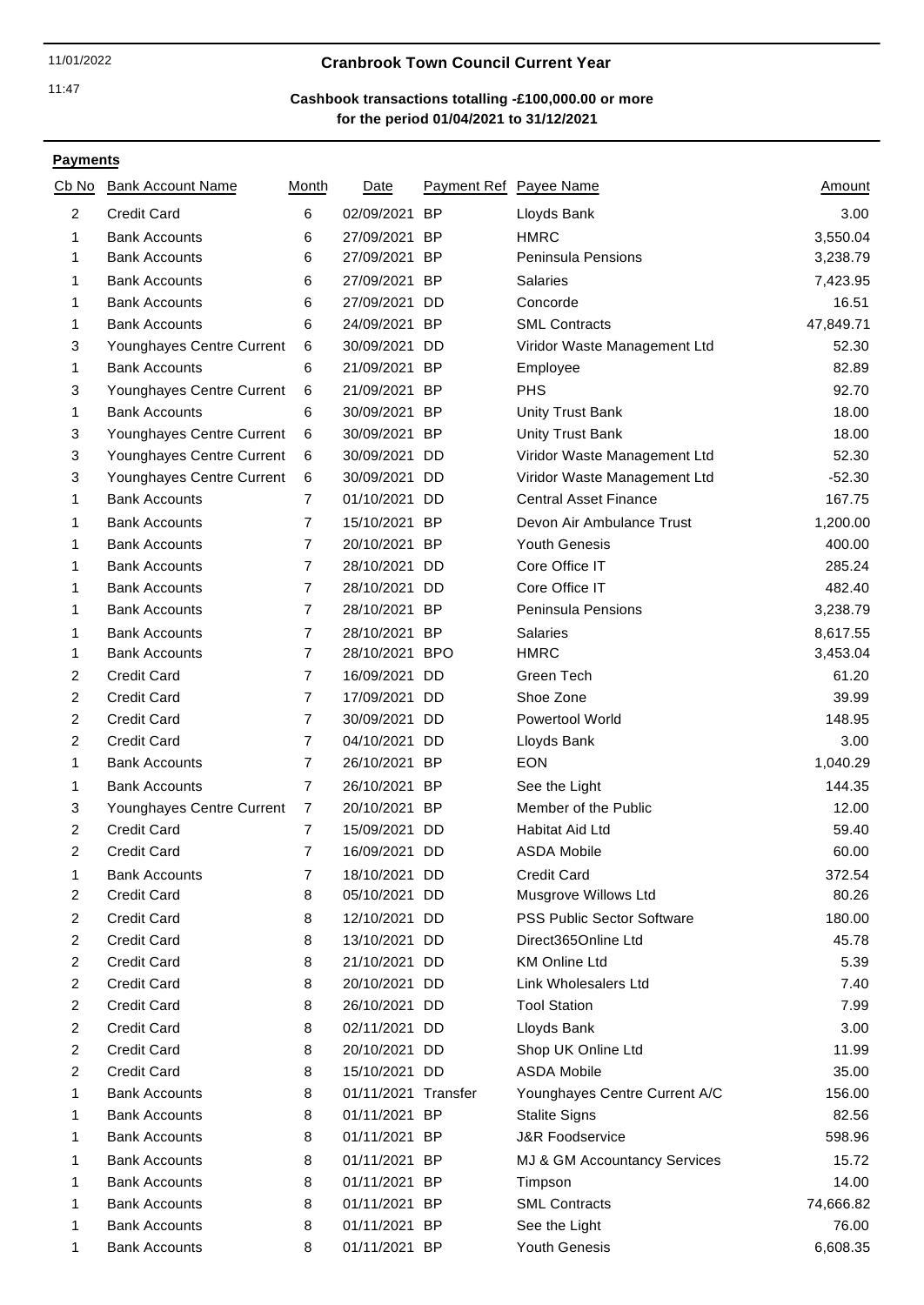# 11/01/2022 **Cranbrook Town Council Current Year**

# **for the period 01/04/2021 to 31/12/2021 Cashbook transactions totalling -£100,000.00 or more**

| Cb No | <b>Bank Account Name</b>  | Month | <b>Date</b>     |                       | Payment Ref Payee Name             | Amount    |
|-------|---------------------------|-------|-----------------|-----------------------|------------------------------------|-----------|
| 1     | <b>Bank Accounts</b>      | 8     | 01/11/2021 BP   |                       | <b>SLCC</b>                        | 1,054.80  |
| 1     | <b>Bank Accounts</b>      | 8     | 01/11/2021 BP   |                       | <b>ITD Consultants Limited</b>     | 756.00    |
| 1     | <b>Bank Accounts</b>      | 8     | 01/11/2021 BP   |                       | Devon County Council               | 132.00    |
| 1     | <b>Bank Accounts</b>      | 8     | 01/11/2021 BP   |                       | MJ & GM Accountancy Services       | 15.72     |
| 1     | <b>Bank Accounts</b>      | 8     | 01/11/2021 BP   |                       | Football Development SW            | 525.00    |
| 1     | <b>Bank Accounts</b>      | 8     | 01/11/2021 BP   |                       | Infinity Electrical                | 231.00    |
| 1     | <b>Bank Accounts</b>      | 8     | 01/11/2021 BP   |                       | Tony Benger Landscaping            | 577.12    |
| 1     | <b>Bank Accounts</b>      | 8     | 01/11/2021 BP   |                       | Tony Benger Landscaping            | 153.91    |
| 1     | <b>Bank Accounts</b>      | 8     | 01/11/2021 BP   |                       | Tony Benger Landscaping            | 24,000.00 |
| 1     | <b>Bank Accounts</b>      | 8     | 01/11/2021 BP   |                       | Studio Four                        | 2,130.00  |
| 1     | <b>Bank Accounts</b>      | 8     | 01/11/2021 BP   |                       | PKF Litteljohn                     | 1,560.00  |
| 3     | Younghayes Centre Current | 8     |                 | 10/11/2021 E.ON Funds | <b>Bank Accounts</b>               | 1,040.29  |
| 1     | <b>Bank Accounts</b>      | 8     | 23/11/2021 BP   |                       | <b>SML Contracts</b>               | 53,967.82 |
| 1     | <b>Bank Accounts</b>      | 8     | 23/11/2021 BP   |                       | Policy Bee                         | 230.50    |
| 1     | <b>Bank Accounts</b>      | 8     | 23/11/2021 BP   |                       | Parish Online                      | 108.00    |
| 1     | <b>Bank Accounts</b>      | 8     | 23/11/2021 BP   |                       | MJ & GM Accountancy Services       | 15.72     |
| 1     | <b>Bank Accounts</b>      | 8     | 23/11/2021 BP   |                       | <b>ITD Consultants Limited</b>     | 2,880.00  |
| 1     | <b>Bank Accounts</b>      | 8     | 23/11/2021 BP   |                       | Amazon EU S.à r.l., UK Branch      | 32.25     |
| 1     | <b>Bank Accounts</b>      | 8     | 23/11/2021 BP   |                       | <b>Studio Four</b>                 | 2,130.00  |
| 1     | <b>Bank Accounts</b>      | 8     | 23/11/2021 BP   |                       | Exeter Tai Chi Chuan School        | 200.00    |
| 1     | <b>Bank Accounts</b>      | 8     | 23/11/2021 BP   |                       | See the Light                      | 64.74     |
| 1     | <b>Bank Accounts</b>      | 8     | 23/11/2021 BP   |                       | Tony Benger Landscaping            | 153.91    |
| 1     | <b>Bank Accounts</b>      | 8     | 23/11/2021 BP   |                       | Tony Benger Landscaping            | 12.00     |
| 1     | <b>Bank Accounts</b>      | 8     | 23/11/2021 BP   |                       | Tony Benger Landscaping            | 1,696.14  |
| 1     | <b>Bank Accounts</b>      | 8     | 23/11/2021 BP   |                       | Tony Benger Landscaping            | 15,242.36 |
| 1     | <b>Bank Accounts</b>      | 8     | 23/11/2021 BP   |                       | Tony Benger Landscaping            | 18,000.00 |
| 1     | <b>Bank Accounts</b>      | 8     | 23/11/2021 BP   |                       | Studio Four                        | 2,418.00  |
| 1     | <b>Bank Accounts</b>      | 8     | 23/11/2021 BP   |                       | iHASCO Ltd                         | 180.00    |
| 1     | <b>Bank Accounts</b>      | 8     | 25/11/2021 DD   |                       | Core Office IT                     | 482.40    |
| 1     | <b>Bank Accounts</b>      | 8     | 26/11/2021 DD   |                       | Core Office IT                     | 299.04    |
| 3     | Younghayes Centre Current | 8     | 25/11/2021 BACS |                       | <b>Britannia Lanes</b>             | 1,106.43  |
| 3     | Younghayes Centre Current | 8     | 23/11/2021 BACS |                       | Britannia Lanes                    | 231.43    |
| 3     | Younghayes Centre Current | 8     | 01/11/2021 BACS |                       | <b>Britannia Lanes</b>             | 239.15    |
| 3     | Younghayes Centre Current | 8     | 01/11/2021 BACS |                       | <b>Britannia Lanes</b>             | 672.00    |
| 3     | Younghayes Centre Current | 8     | 01/11/2021 BACS |                       | <b>Britannia Lanes</b>             | 277.72    |
| 3     | Younghayes Centre Current | 8     | 01/11/2021 BACS |                       | <b>East Devon District Council</b> | 499.00    |
| 3     | Younghayes Centre Current | 8     | 01/11/2021 DD   |                       | Biffa                              | 72.84     |
| 3     | Younghayes Centre Current | 8     | 01/11/2021 BACS |                       | South West Water                   | 346.93    |
| 3     | Younghayes Centre Current | 8     | 01/11/2021 BACS |                       | Tony Benger Landscaping            | 78.60     |
| 3     | Younghayes Centre Current | 8     | 01/11/2021 BACS |                       | Johnsons Apparelmaster             | 39.84     |
| 3     | Younghayes Centre Current | 8     | 01/11/2021 BACS |                       | Green Machine                      | 149.81    |
| 3     | Younghayes Centre Current | 8     | 01/11/2021 BACS |                       | Green Machine                      | 806.68    |
| 3     | Younghayes Centre Current | 8     | 09/11/2021 BACS |                       | East Devon District Council        | 11.19     |
| 3     | Younghayes Centre Current | 8     | 23/11/2021 DD   |                       | <b>Total Energies</b>              | 1,584.95  |
| 3     | Younghayes Centre Current | 8     | 23/11/2021 BACS |                       | A2M Safety Ltd                     | 300.00    |
| 3     | Younghayes Centre Current | 8     | 23/11/2021 BACS |                       | Tony Benger Landscaping            | 78.60     |
| 3     | Younghayes Centre Current | 8     | 23/11/2021 BACS |                       | Johnsons Apparelmaster             | 39.84     |
| 3     | Younghayes Centre Current | 8     | 23/11/2021 BACS |                       | Integrated Water Services Ltd      | 42.00     |
|       |                           |       |                 |                       |                                    |           |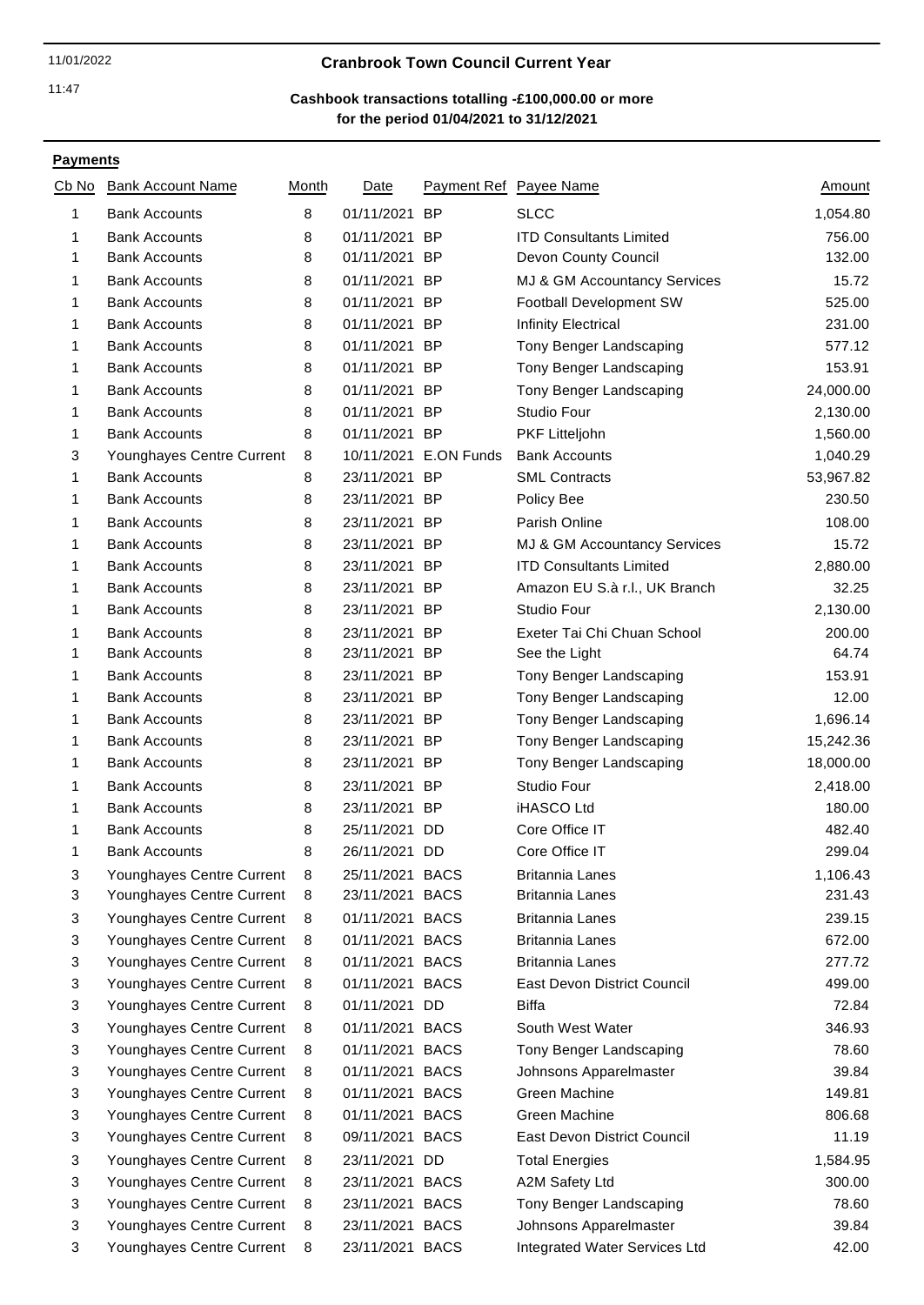### 11/01/2022 **Cranbrook Town Council Current Year**

# **for the period 01/04/2021 to 31/12/2021 Cashbook transactions totalling -£100,000.00 or more**

| Cb No          | <b>Bank Account Name</b>  | Month | <b>Date</b>           |                     | Payment Ref Payee Name         | <u>Amount</u> |
|----------------|---------------------------|-------|-----------------------|---------------------|--------------------------------|---------------|
| 3              | Younghayes Centre Current | 8     | 23/11/2021 BACS       |                     | Green Machine                  | 845.60        |
| 3              | Younghayes Centre Current | 8     | 23/11/2021 BACS       |                     | See the Light                  | 16.80         |
| 1              | <b>Bank Accounts</b>      | 8     |                       | 23/11/2021 TRANSFER | Aynsley Jones                  | 48.00         |
| 1              | <b>Bank Accounts</b>      | 8     |                       | 01/11/2021 TRANSFER | Aynsley Jones                  | 36.00         |
| $\overline{2}$ | <b>Credit Card</b>        | 8     | 11/10/2021 DD         |                     | Storm Trading Group Ltd        | 15.99         |
| $\overline{c}$ | <b>Credit Card</b>        | 8     | 12/10/2021 DD         |                     | Amazon Services Europe S.a.r.L | 14.99         |
| $\overline{2}$ | <b>Credit Card</b>        | 8     | 12/10/2021 DD         |                     | <b>RKK Enterprise Ltd</b>      | 19.98         |
| $\overline{c}$ | <b>Credit Card</b>        | 8     | 12/10/2021 DD         |                     | Amazon Services Europe S.a.r.L | 11.99         |
| $\overline{2}$ | <b>Credit Card</b>        | 8     | 12/10/2021 DD         |                     | Amazon Services Europe S.a.r.L | 20.98         |
| 1              | <b>Bank Accounts</b>      | 8     | 26/11/2021 BACS       |                     | <b>Salaries</b>                | 7,133.76      |
| 1              | <b>Bank Accounts</b>      | 8     | 26/11/2021 BACS       |                     | Peninsula Pensions             | 2,582.74      |
| 1              | <b>Bank Accounts</b>      | 8     | 26/11/2021 BACS       |                     | <b>HMRC</b>                    | 2,473.89      |
| $\overline{c}$ | <b>Credit Card</b>        | 8     | 11/10/2021 DD         |                     | <b>Bulk Wholesale Sweets</b>   | 43.15         |
| $\mathbf{3}$   | Younghayes Centre Current | 8     | 01/11/2021 BACS       |                     | Integrated Water Services Ltd  | 42.00         |
| 3              | Younghayes Centre Current | 8     | 23/11/2021 BACS       |                     | Stephens Scown LLP             | 672.00        |
| 1              | <b>Bank Accounts</b>      | 8     | 16/11/2021 Credit Car |                     | <b>Credit Card</b>             | 503.89        |
| 1              | <b>Bank Accounts</b>      | 9     | 01/12/2021 BACS       |                     | <b>KBS Depot Ltd</b>           | 540.00        |
| 3              | Younghayes Centre Current | 9     | 07/12/2021 Transfer   |                     | <b>Bank Accounts</b>           | 672.00        |
| 3              | Younghayes Centre Current | 9     | 07/12/2021 Transfer   |                     | <b>Bank Accounts</b>           | 42.00         |
| 1              | <b>Bank Accounts</b>      | 9     | 08/12/2021 BACS       |                     | <b>FMG Repair Services</b>     | 585.40        |
| 1              | <b>Bank Accounts</b>      | 9     | 10/12/2021 DD         |                     | Core Office IT                 | 482.40        |
| 1              | <b>Bank Accounts</b>      | 9     | 08/12/2021 DD         |                     | Core Office IT                 | 285.24        |
| $\overline{2}$ | <b>Credit Card</b>        | 9     | 15/12/2021 DD         |                     | <b>ASDA Mobile</b>             | 25.00         |
| $\overline{c}$ | <b>Credit Card</b>        | 9     | 17/12/2021 DD         |                     | West Base Electronics Ltd      | 15.44         |
| $\overline{c}$ | <b>Credit Card</b>        | 9     | 17/12/2021 DD         |                     | Amazon Services Europe S.a.r.L | 6.49          |
| $\overline{2}$ | <b>Credit Card</b>        | 9     | 18/12/2021 DD         |                     | Amazon EU S.a.r.L. UK Branch   | 10.20         |
| $\overline{2}$ | <b>Credit Card</b>        | 9     | 21/11/2021 DD         |                     | Amazon EU S.a.r.L. UK Branch   | 4.59          |
| $\overline{c}$ | <b>Credit Card</b>        | 9     | 02/12/2021 DD         |                     | Lloyds Bank                    | 3.00          |
| $\overline{c}$ | <b>Credit Card</b>        | 9     | 17/11/2021 DD         |                     | Kimober Ltd                    | 15.48         |
| $\overline{c}$ | <b>Credit Card</b>        | 9     | 17/11/2021 DD         |                     | Amazon Services Europe S.a.r.L | 28.49         |
| 1              | <b>Bank Accounts</b>      | 9     | 17/12/2021 BACS       |                     | <b>ITD Consultants Limited</b> | 1,440.00      |
| 1              | <b>Bank Accounts</b>      | 9     | 17/12/2021 BACS       |                     | Stephens Scown LLP             | 1,092.00      |
| 1              | <b>Bank Accounts</b>      | 9     | 17/12/2021 BACS       |                     | <b>Stalite Signs</b>           | 56.69         |
| 1              | <b>Bank Accounts</b>      | 9     | 17/12/2021 BACS       |                     | Employee                       | 20.30         |
| 1              | <b>Bank Accounts</b>      | 9     | 17/12/2021 BACS       |                     | Employee                       | 44.50         |
| 1              | <b>Bank Accounts</b>      | 9     | 17/12/2021 BACS       |                     | <b>DALC</b>                    | 96.00         |
| 1              | <b>Bank Accounts</b>      | 9     | 17/12/2021 BACS       |                     | Tony Benger Landscaping        | 339.60        |
| 1              | <b>Bank Accounts</b>      | 9     | 17/12/2021 BACS       |                     | Tony Benger Landscaping        | 337.50        |
| 1              | <b>Bank Accounts</b>      | 9     | 17/12/2021 BACS       |                     | <b>SML Contracts</b>           | 34,478.74     |
| 1              | <b>Bank Accounts</b>      | 9     | 17/12/2021 BACS       |                     | Tony Benger Landscaping        | 469.56        |
| 1              | <b>Bank Accounts</b>      | 9     | 17/12/2021 BACS       |                     | Tony Benger Landscaping        | 510.00        |
| 1              | <b>Bank Accounts</b>      | 9     | 17/12/2021 BACS       |                     | <b>Stalite Signs</b>           | 237.35        |
| 1              | <b>Bank Accounts</b>      | 9     | 17/12/2021 BACS       |                     | Grow Eat Do                    | 122.55        |
| 1              | <b>Bank Accounts</b>      | 9     | 17/12/2021 BACS       |                     | MJ & GM Accountancy Services   | 12.58         |
| 1              | <b>Bank Accounts</b>      | 9     | 17/12/2021 BACS       |                     | Fitsteps                       | 250.00        |
| 1              | <b>Bank Accounts</b>      | 9     | 17/12/2021 BACS       |                     | Rockbeare Village Hall         | 22.00         |
| 1              | <b>Bank Accounts</b>      | 9     | 17/12/2021 BACS       |                     | Rockbeare Village Hall         | 22.00         |
| 1              | <b>Bank Accounts</b>      | 9     | 17/11/2021 BACS       |                     | Member of the Public           | 15.00         |
|                |                           |       |                       |                     |                                |               |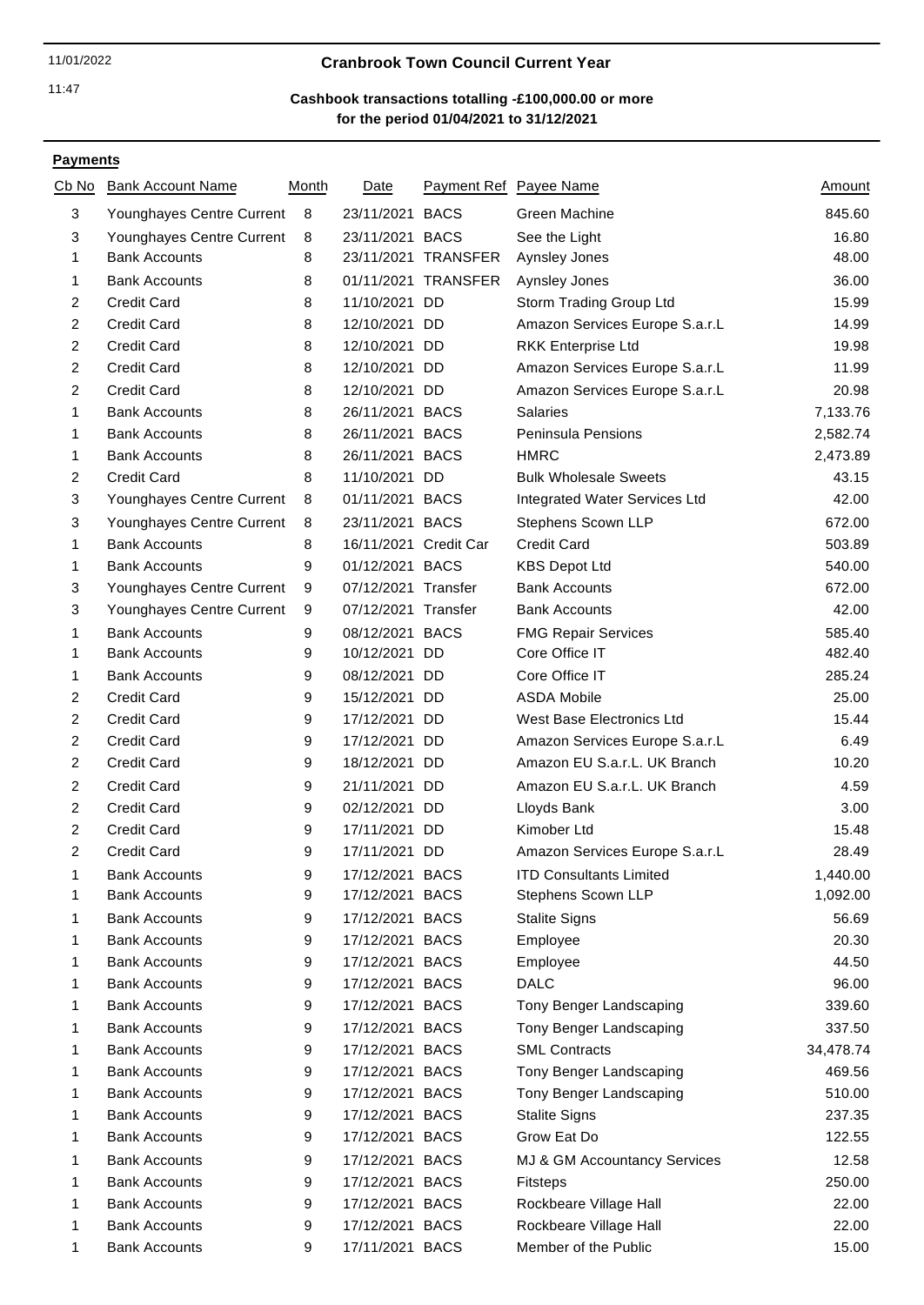# 11/01/2022 **Cranbrook Town Council Current Year**

### **for the period 01/04/2021 to 31/12/2021 Cashbook transactions totalling -£100,000.00 or more**

# **Payments**

| C <u>b No</u> | <b>Bank Account Name</b>  | Month | Date                  |                 | Payment Ref Payee Name         | Amount   |
|---------------|---------------------------|-------|-----------------------|-----------------|--------------------------------|----------|
| 3             | Younghayes Centre Current | 9     | 02/12/2021 BACS       |                 | Green Machine                  | 32.28    |
| 3             | Younghayes Centre Current | 9     | 06/12/2021            | DD              | <b>Biffa</b>                   | 52.30    |
| 3             | Younghayes Centre Current | 9     | 17/12/2021 BACS       |                 | <b>EON</b>                     | 628.20   |
| 3             | Younghayes Centre Current | 9     | 17/12/2021 BACS       |                 | A2M Safety Ltd                 | 134.40   |
| 3             | Younghayes Centre Current | 9     | 17/12/2021 BACS       |                 | All Doors                      | 134.40   |
| 3             | Younghayes Centre Current | 9     | 17/12/2021 BACS       |                 | Green Machine                  | 845.60   |
| 3             | Younghayes Centre Current | 9     | 17/12/2021 BACS       |                 | Johnsons Apparelmaster         | 49.80    |
| 3             | Younghayes Centre Current | 9     | 17/12/2021 BACS       |                 | Redpath Buchanan               | 198.00   |
| 3             | Younghayes Centre Current | 9     | 17/12/2021 BACS       |                 | Tony Benger Landscaping        | 2,841.29 |
| 1             | <b>Bank Accounts</b>      | 9     | 17/12/2021 TNSFR      |                 | Aynsley Jones                  | 132.00   |
| 2             | <b>Credit Card</b>        | 9     | 17/11/2021 DD         |                 | Amazon Services Europe S.a.r.L | 9.99     |
| 2             | <b>Credit Card</b>        | 9     | 17/11/2021 DD         |                 | Amazon Services Europe S.a.r.L | 23.98    |
| 1             | <b>Bank Accounts</b>      | 9     | 16/12/2021 Credit Car |                 | <b>Credit Card</b>             | 142.66   |
| 1             | <b>Bank Accounts</b>      | 9     | 31/12/2021 DD         |                 | unity Trust Bank               | 1.00     |
| 1             | <b>Bank Accounts</b>      | 9     | 21/12/2021 BACS       |                 | Dilly's Florist                | 22.50    |
|               | <b>Bank Accounts</b>      | 9     | 24/12/2021 DD         |                 | Concorde                       | 10.81    |
| 1             | <b>Bank Accounts</b>      | 9     | 31/12/2021 DD         |                 | Unity Trust Bank               | 18.00    |
| 3             | Younghayes Centre Current | 9     | 31/12/2021 DD         |                 | Unity Trust Bank               | 18.00    |
| 1             | <b>Bank Accounts</b>      | 9     | 24/12/2021 BACS       |                 | <b>Salaries</b>                | 6,796.59 |
|               | <b>Bank Accounts</b>      | 9     | 24/12/2021 BACS       |                 | <b>Peninsula Pensions</b>      | 2,535.87 |
|               | <b>Bank Accounts</b>      | 9     | 24/12/2021 BACS       |                 | <b>HMRC</b>                    | 2,652.89 |
|               | <b>Bank Accounts</b>      | 9     | 17/12/2021            | <b>TRANSFER</b> | Younghayes Centre Current A/C  | 714.00   |
| 3             | Younghayes Centre Current | 9     | 17/12/2021 BACS       |                 | Cowley's Building & Maintenanc | 6,728.40 |

| Cb No | <b>Bank Account Name</b> | Month | Date Banked | Amount Banked |
|-------|--------------------------|-------|-------------|---------------|
| 1     | <b>Bank Accounts</b>     | 1     | 01/04/2021  | 60.00         |
| 1     | <b>Bank Accounts</b>     | 1     | 01/04/2021  | 60.00         |
| 1     | <b>Bank Accounts</b>     | 1     | 06/04/2021  | 60.00         |
| 1     | <b>Bank Accounts</b>     | 1     | 06/04/2021  | 60.00         |
| 1     | <b>Bank Accounts</b>     | 1     | 06/04/2021  | 60.00         |
| 1     | <b>Bank Accounts</b>     | 1     | 06/04/2021  | 60.00         |
| 1     | <b>Bank Accounts</b>     | 1     | 07/04/2021  | 60.00         |
| 1     | <b>Bank Accounts</b>     | 1     | 07/04/2021  | 60.00         |
| 1     | <b>Bank Accounts</b>     | 1     | 09/04/2021  | 60.00         |
| 1     | <b>Bank Accounts</b>     | 1     | 15/04/2021  | 60.00         |
| 1     | <b>Bank Accounts</b>     | 1     | 22/04/2021  | 60.00         |
| 1     | <b>Bank Accounts</b>     | 1     | 22/04/2021  | 60.00         |
| 1     | <b>Bank Accounts</b>     | 1     | 22/04/2021  | 60.00         |
| 1     | <b>Bank Accounts</b>     | 1     | 26/04/2021  | 60.00         |
| 1     | <b>Bank Accounts</b>     | 1     | 26/04/2021  | 60.00         |
| 1     | <b>Bank Accounts</b>     | 1     | 27/04/2021  | 60.00         |
| 1     | <b>Bank Accounts</b>     | 1     | 28/04/2021  | 60.00         |
| 1     | <b>Bank Accounts</b>     | 1     | 28/04/2021  | 20.00         |
| 1     | <b>Bank Accounts</b>     | 1     | 29/04/2021  | 50.00         |
| 1     | <b>Bank Accounts</b>     | 1     | 30/04/2021  | 55.00         |
| 1     | <b>Bank Accounts</b>     | 1     | 01/04/2021  | 252,701.61    |
|       |                          |       |             |               |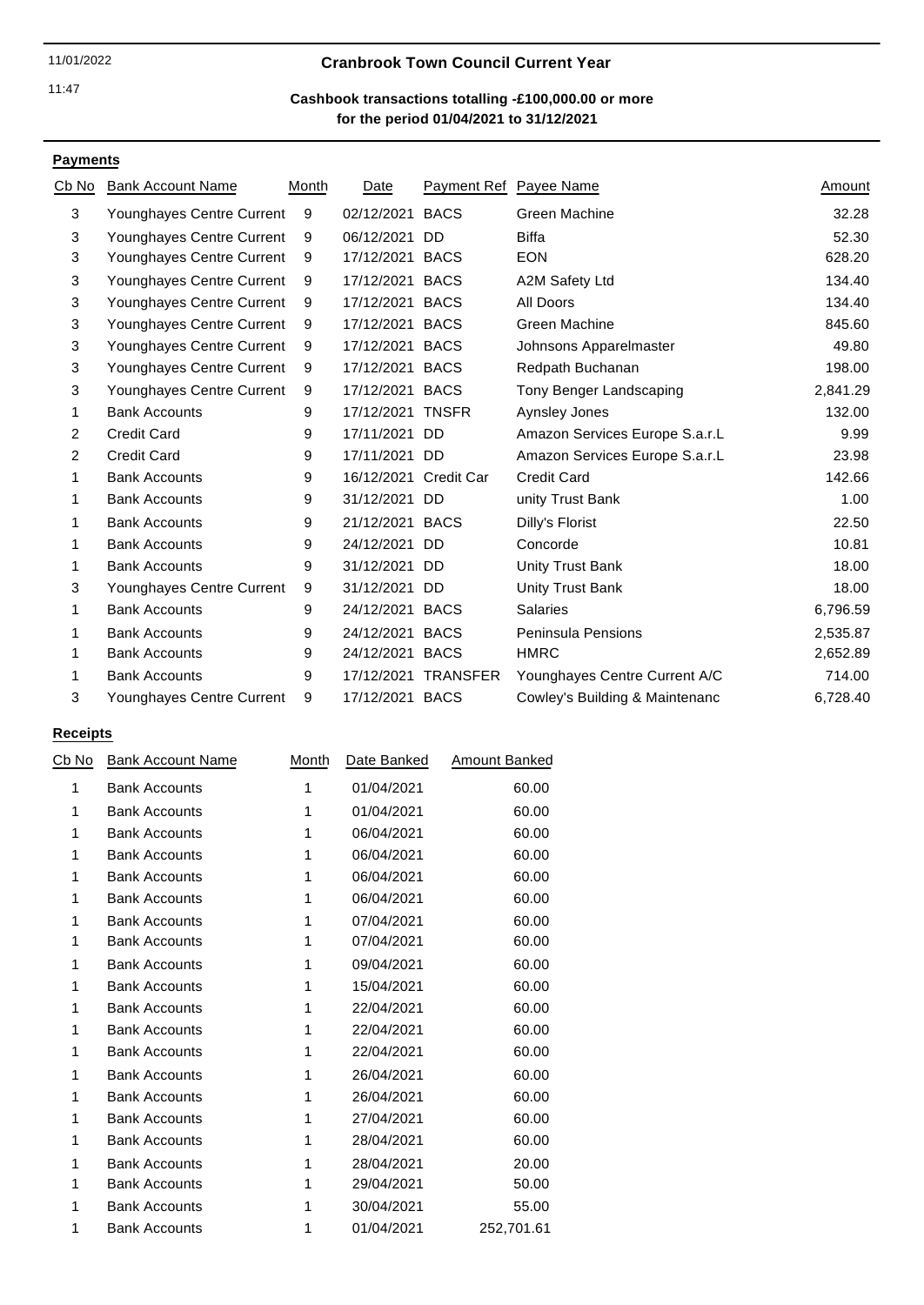# 11/01/2022 **Cranbrook Town Council Current Year**

### **for the period 01/04/2021 to 31/12/2021 Cashbook transactions totalling -£100,000.00 or more**

| Cb No | <b>Bank Account Name</b>  | Month                   | Date Banked | Amount Banked |
|-------|---------------------------|-------------------------|-------------|---------------|
| 1     | <b>Bank Accounts</b>      | 1                       | 15/04/2021  | 6,865.00      |
| 1     | <b>Bank Accounts</b>      | 1                       | 23/04/2021  | 258.07        |
| 1     | <b>Bank Accounts</b>      | 1                       | 29/04/2021  | 2,330.40      |
| 1     | <b>Bank Accounts</b>      | 1                       | 01/04/2021  | 50.00         |
| 1     | <b>Bank Accounts</b>      | 1                       | 30/04/2021  | 400.00        |
| 2     | <b>Credit Card</b>        | 1                       | 20/04/2021  | 1,114.14      |
| 3     | Younghayes Centre Current | 1                       | 27/04/2021  | 90.00         |
| 3     | Younghayes Centre Current | 1                       | 27/04/2021  | 72.00         |
| 3     | Younghayes Centre Current | 1                       | 27/04/2021  | 18.00         |
| 3     | Younghayes Centre Current | 1                       | 27/04/2021  | 54.00         |
| 3     | Younghayes Centre Current | 1                       | 27/04/2021  | 36.00         |
| 1     | <b>Bank Accounts</b>      | 1                       | 12/04/2021  | 2.00          |
| 3     | Younghayes Centre Current | 1                       | 01/04/2021  | 650.50        |
| 3     | Younghayes Centre Current | 1                       | 01/04/2021  | 1,524.07      |
| 3     | Younghayes Centre Current | 1                       | 29/04/2021  | 996.00        |
| 3     | Younghayes Centre Current | 1                       | 14/04/2021  | 966.00        |
| 3     | Younghayes Centre Current | 1                       | 16/04/2021  | 1,892.50      |
| 3     | Younghayes Centre Current | 1                       | 22/04/2021  | 1,181.07      |
| 3     | Younghayes Centre Current | 1                       | 27/04/2021  | 90.00         |
| 3     | Younghayes Centre Current | 1                       | 27/04/2021  | 72.00         |
| 3     | Younghayes Centre Current | 1                       | 27/04/2021  | 18.00         |
| 3     | Younghayes Centre Current | 1                       | 27/04/2021  | 54.00         |
| 3     | Younghayes Centre Current | 1                       | 27/04/2021  | 36.00         |
| 3     | Younghayes Centre Current | 1                       | 27/04/2021  | 90.00         |
| 1     | <b>Bank Accounts</b>      | 1                       | 27/04/2021  | 90.00         |
| 1     | <b>Bank Accounts</b>      | 1                       | 27/04/2021  | 270.00        |
| 1     | <b>Bank Accounts</b>      | 2                       | 04/05/2021  | 60.00         |
| 1     | <b>Bank Accounts</b>      | $\overline{c}$          | 04/05/2021  | 50.00         |
| 1     | <b>Bank Accounts</b>      | $\overline{c}$          | 04/05/2021  | 60.00         |
| 1     | <b>Bank Accounts</b>      | $\overline{c}$          | 06/05/2021  | 60.00         |
| 1     | <b>Bank Accounts</b>      | $\overline{\mathbf{c}}$ | 06/05/2021  | 60.00         |
| 1     | <b>Bank Accounts</b>      | 2                       | 06/05/2021  | 60.00         |
| 1     | <b>Bank Accounts</b>      | 2                       | 10/05/2021  | 60.00         |
| 1     | <b>Bank Accounts</b>      | 2                       | 11/05/2021  | 50.00         |
| 1     | <b>Bank Accounts</b>      | 2                       | 13/05/2021  | 6.00          |
| 1     | <b>Bank Accounts</b>      | 2                       | 14/05/2021  | 17,955.02     |
| 1     | <b>Bank Accounts</b>      | 2                       | 04/05/2021  | 2,330.40      |
| 1     | <b>Bank Accounts</b>      | 2                       | 17/05/2021  | 3,578.80      |
| 1     | <b>Bank Accounts</b>      | $\overline{c}$          | 29/05/2021  | 60.00         |
| 1     | <b>Bank Accounts</b>      | 2                       | 04/05/2021  | 0.95          |
| 1     | <b>Bank Accounts</b>      | 2                       | 26/05/2021  | 12,562.10     |
| 2     | <b>Credit Card</b>        | 2                       | 18/05/2021  | 639.37        |
| 3     | Younghayes Centre Current | 2                       | 04/05/2021  | 84.00         |
| 3     | Younghayes Centre Current | 2                       | 07/05/2021  | 366.00        |
| 3     | Younghayes Centre Current | $\overline{2}$          | 14/05/2021  | 570.84        |
| 3     | Younghayes Centre Current | 2                       | 26/05/2021  | 48.00         |
| 3     | Younghayes Centre Current | 2                       | 26/05/2021  | 48.00         |
| 3     | Younghayes Centre Current | 2                       | 25/05/2021  | 36.00         |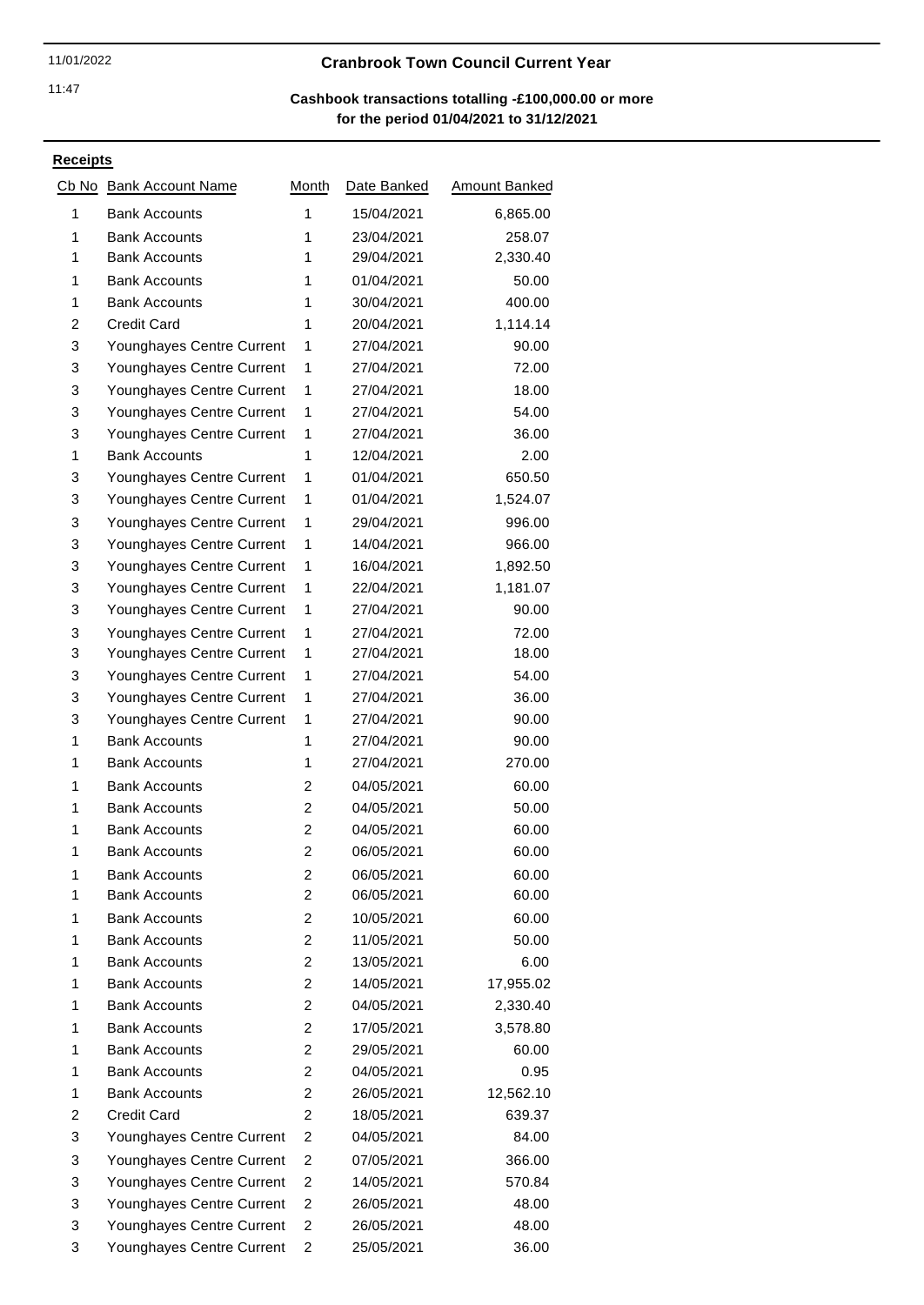# 11/01/2022 **Cranbrook Town Council Current Year**

### **for the period 01/04/2021 to 31/12/2021 Cashbook transactions totalling -£100,000.00 or more**

| Cb No | <b>Bank Account Name</b>  | Month          | Date Banked | <b>Amount Banked</b> |
|-------|---------------------------|----------------|-------------|----------------------|
| 1     | <b>Bank Accounts</b>      | $\overline{c}$ | 04/05/2021  | 60,000.00            |
| 1     | <b>Bank Accounts</b>      | $\overline{c}$ | 18/05/2021  | 5,000.00             |
| 1     | <b>Bank Accounts</b>      | 3              | 01/06/2021  | 50.00                |
| 1     | <b>Bank Accounts</b>      | 3              | 01/06/2021  | 400.00               |
| 1     | <b>Bank Accounts</b>      | 3              | 01/06/2021  | 54.00                |
| 1     | <b>Bank Accounts</b>      | 3              | 09/06/2021  | 400.00               |
| 1     | <b>Bank Accounts</b>      | 3              | 24/06/2021  | 587.50               |
| 1     | <b>Bank Accounts</b>      | 3              | 28/06/2021  | 50.00                |
| 3     | Younghayes Centre Current | 3              | 18/06/2021  | 400.00               |
| 3     | Younghayes Centre Current | 3              | 03/06/2021  | 5,000.00             |
| 1     | <b>Bank Accounts</b>      | 3              | 04/06/2021  | 50.00                |
| 2     | <b>Credit Card</b>        | 3              | 16/06/2021  | 18.84                |
| 3     | Younghayes Centre Current | 3              | 01/06/2021  | 75.00                |
| 3     | Younghayes Centre Current | 3              | 02/06/2021  | 1,500.00             |
| 3     | Younghayes Centre Current | 3              | 03/06/2021  | 2,141.00             |
| 3     | Younghayes Centre Current | 3              | 07/06/2021  | 1,500.00             |
| 3     | Younghayes Centre Current | 3              | 07/06/2021  | 1,430.53             |
| 3     | Younghayes Centre Current | 3              | 10/06/2021  | 96.00                |
| 3     | Younghayes Centre Current | 3              | 10/06/2021  | 450.00               |
| 3     | Younghayes Centre Current | 3              | 30/06/2021  | 504.00               |
| 3     | Younghayes Centre Current | 3              | 30/06/2021  | 180.00               |
| 3     | Younghayes Centre Current | 3              | 30/06/2021  | 408.00               |
| 3     | Younghayes Centre Current | 3              | 30/06/2021  | 48.00                |
| 3     | Younghayes Centre Current | 3              | 30/06/2021  | 96.00                |
| 3     | Younghayes Centre Current | 3              | 30/06/2021  | 48.00                |
| 3     | Younghayes Centre Current | 3              | 30/06/2021  | 0.68                 |
| 1     | <b>Bank Accounts</b>      | 4              | 07/07/2021  | 15,318.40            |
| 1     | <b>Bank Accounts</b>      | 4              | 01/07/2021  | 50.00                |
| 1     | <b>Bank Accounts</b>      | 4              | 07/07/2021  | 1,215.00             |
| 1     | <b>Bank Accounts</b>      | 4              | 14/07/2021  | 400.00               |
| 1     | <b>Bank Accounts</b>      | 4              | 20/07/2021  | 480.00               |
| 1     | <b>Bank Accounts</b>      | 4              | 29/07/2021  | 825.00               |
| 1     | <b>Bank Accounts</b>      | 4              | 29/07/2021  | 480.00               |
| 1     | <b>Bank Accounts</b>      | 4              | 30/07/2021  | 640.00               |
| 1     | <b>Bank Accounts</b>      | 4              | 07/07/2021  | 20,046.36            |
| 1     | <b>Bank Accounts</b>      | 4              | 01/07/2021  | 600.00               |
| 2     | <b>Credit Card</b>        | 4              | 16/07/2021  | 2,043.92             |
| 3     | Younghayes Centre Current | 4              | 05/07/2021  | 48.00                |
| 3     | Younghayes Centre Current | 4              | 06/07/2021  | 96.00                |
| 3     | Younghayes Centre Current | 4              | 08/07/2021  | 36.00                |
| 3     | Younghayes Centre Current | 4              | 09/07/2021  | 570.84               |
| 3     | Younghayes Centre Current | 4              | 14/07/2021  | 100.00               |
| 3     | Younghayes Centre Current | 4              | 20/07/2021  | 48.00                |
| 3     | Younghayes Centre Current | 4              | 20/07/2021  | 727.79               |
| 3     | Younghayes Centre Current | 4              | 29/07/2021  | 12.00                |
| 3     | Younghayes Centre Current | 4              | 27/07/2021  | 96.00                |
| 1     | <b>Bank Accounts</b>      | 5              | 02/08/2021  | 40.00                |
| 1     | <b>Bank Accounts</b>      | 5              | 02/08/2021  | 50.00                |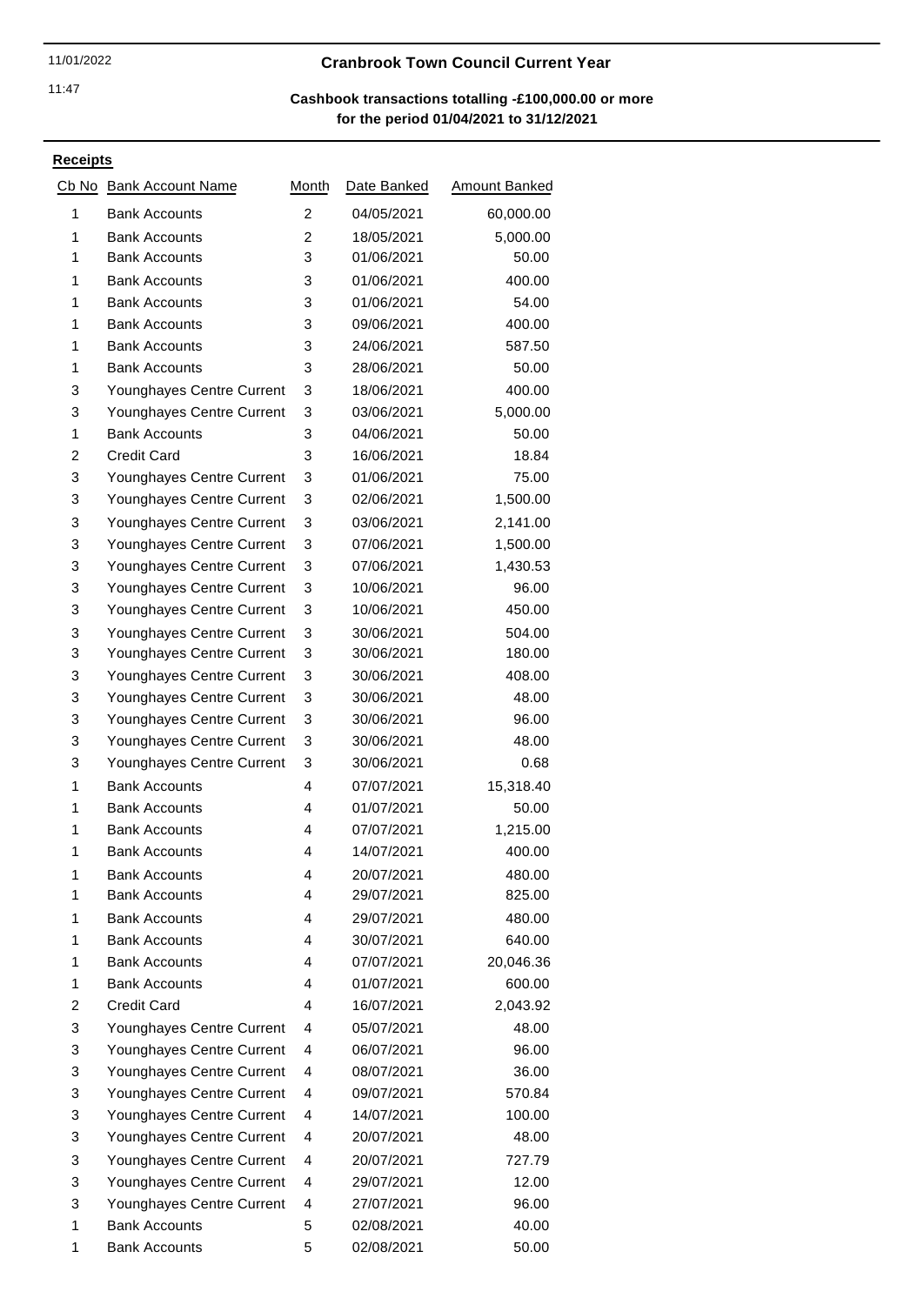# 11/01/2022 **Cranbrook Town Council Current Year**

### **for the period 01/04/2021 to 31/12/2021 Cashbook transactions totalling -£100,000.00 or more**

| Cb No | <b>Bank Account Name</b>  | Month | Date Banked | <b>Amount Banked</b> |
|-------|---------------------------|-------|-------------|----------------------|
| 1     | <b>Bank Accounts</b>      | 5     | 11/08/2021  | 400.00               |
| 1     | <b>Bank Accounts</b>      | 5     | 12/08/2021  | 150.00               |
| 1     | <b>Bank Accounts</b>      | 5     | 26/08/2021  | 1,500.00             |
| 1     | <b>Bank Accounts</b>      | 5     | 31/08/2021  | 1,075.00             |
| 1     | <b>Bank Accounts</b>      | 5     | 02/08/2021  | 50.00                |
| 3     | Younghayes Centre Current | 5     | 03/08/2021  | 800.00               |
| 3     | Younghayes Centre Current | 5     | 03/08/2021  | 825.00               |
| 2     | <b>Credit Card</b>        | 5     | 16/08/2021  | 2,517.01             |
| 3     | Younghayes Centre Current | 5     | 02/08/2021  | 1,500.00             |
| 3     | Younghayes Centre Current | 5     | 05/08/2021  | 48.00                |
| 3     | Younghayes Centre Current | 5     | 06/08/2021  | 150.00               |
| 3     | Younghayes Centre Current | 5     | 06/08/2021  | 48.00                |
| 3     | Younghayes Centre Current | 5     | 09/08/2021  | 42.00                |
| 3     | Younghayes Centre Current | 5     | 11/08/2021  | 48.00                |
| 3     | Younghayes Centre Current | 5     | 11/08/2021  | 570.84               |
| 3     | Younghayes Centre Current | 5     | 12/08/2021  | 36.00                |
| 3     | Younghayes Centre Current | 5     | 19/08/2021  | 786.00               |
| 3     | Younghayes Centre Current | 5     | 20/08/2021  | 48.00                |
| 3     | Younghayes Centre Current | 5     | 25/08/2021  | 48.00                |
| 3     | Younghayes Centre Current | 5     | 25/08/2021  | 24.00                |
| 3     | Younghayes Centre Current | 5     | 27/08/2021  | 42.00                |
| 3     | Younghayes Centre Current | 5     | 31/08/2021  | 84.00                |
| 3     | Younghayes Centre Current | 5     | 31/08/2021  | 48.00                |
| 1     | <b>Bank Accounts</b>      | 5     | 11/08/2021  | 171,135.00           |
| 3     | Younghayes Centre Current | 6     | 03/09/2021  | 1,075.00             |
| 3     | Younghayes Centre Current | 6     | 03/09/2021  | 400.00               |
| 2     | <b>Credit Card</b>        | 6     | 16/09/2021  | 859.93               |
| 1     | <b>Bank Accounts</b>      | 6     | 01/09/2021  | 252,701.61           |
| 1     | <b>Bank Accounts</b>      | 6     | 01/09/2021  | 50.00                |
| 1     | <b>Bank Accounts</b>      | 6     | 01/09/2021  | 100.00               |
| 1     | <b>Bank Accounts</b>      | 6     | 01/09/2021  | 400.00               |
| 1     | <b>Bank Accounts</b>      | 6     | 02/09/2021  | 100.00               |
| 3     | Younghayes Centre Current | 6     | 01/09/2021  | 96.00                |
| 3     | Younghayes Centre Current | 6     | 02/09/2021  | 48.00                |
| 3     | Younghayes Centre Current | 6     | 02/09/2021  | 1,572.41             |
| 3     | Younghayes Centre Current | 6     | 02/09/2021  | 228.00               |
| 3     | Younghayes Centre Current | 6     | 02/09/2021  | 187.50               |
| 3     | Younghayes Centre Current | 6     | 06/09/2021  | 3,000.00             |
| 3     | Younghayes Centre Current | 6     | 06/09/2021  | 36.00                |
| 3     | Younghayes Centre Current | 6     | 06/09/2021  | 24.00                |
| 3     | Younghayes Centre Current | 6     | 08/09/2021  | 100.00               |
| 3     | Younghayes Centre Current | 6     | 10/09/2021  | 60.00                |
| 3     | Younghayes Centre Current | 6     | 10/09/2021  | 570.84               |
| 3     | Younghayes Centre Current | 6     | 13/09/2021  | 36.00                |
| 3     | Younghayes Centre Current | 6     | 13/09/2021  | 150.00               |
| 3     | Younghayes Centre Current | 6     | 14/09/2021  | 48.00                |
| 3     | Younghayes Centre Current | 6     | 14/09/2021  | 25.00                |
| 3     | Younghayes Centre Current | 6     | 20/09/2021  | 846.00               |
|       |                           |       |             |                      |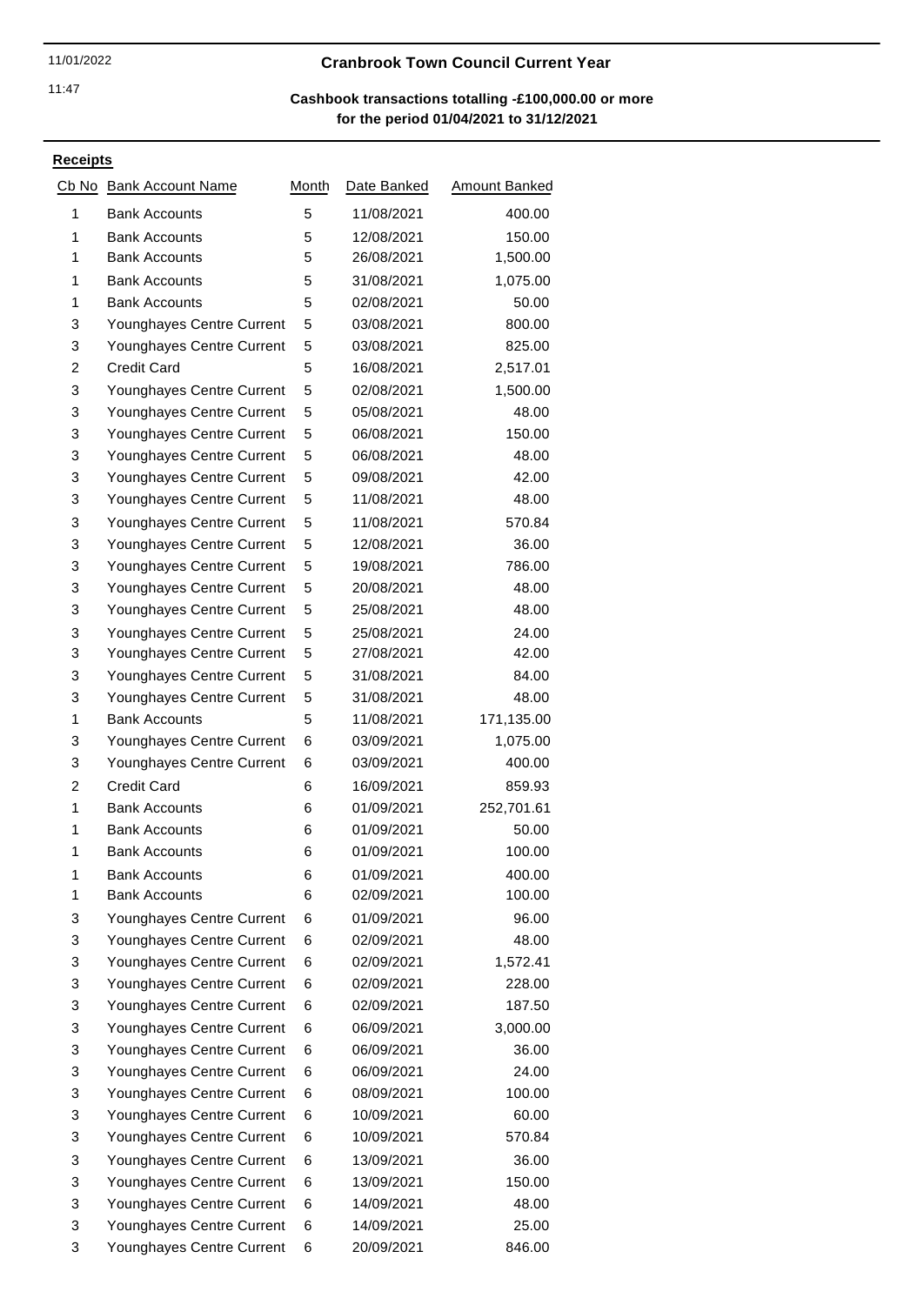# 11/01/2022 **Cranbrook Town Council Current Year**

# **for the period 01/04/2021 to 31/12/2021 Cashbook transactions totalling -£100,000.00 or more**

| Cb No | <b>Bank Account Name</b>  | Month          | Date Banked | Amount Banked |
|-------|---------------------------|----------------|-------------|---------------|
| 3     | Younghayes Centre Current | 6              | 21/09/2021  | 25.00         |
| 3     | Younghayes Centre Current | 6              | 14/09/2021  | 23.00         |
| 3     | Younghayes Centre Current | 6              | 21/09/2021  | 480.00        |
| 3     | Younghayes Centre Current | 6              | 21/09/2021  | 36.00         |
| 1     | <b>Bank Accounts</b>      | 6              | 29/09/2021  | 1,435.60      |
| 3     | Younghayes Centre Current | 6              | 30/09/2021  | 1,200.00      |
| 3     | Younghayes Centre Current | 6              | 27/09/2021  | 66.00         |
| 3     | Younghayes Centre Current | 6              | 27/09/2021  | 30.00         |
| 3     | Younghayes Centre Current | 6              | 27/09/2021  | 54.00         |
| 3     | Younghayes Centre Current | 6              | 27/09/2021  | 36.00         |
| 3     | Younghayes Centre Current | 6              | 24/09/2021  | 42.00         |
| 1     | <b>Bank Accounts</b>      | 7              | 01/10/2021  | 1,440.00      |
| 1     | <b>Bank Accounts</b>      | 7              | 13/10/2021  | 39,874.76     |
| 1     | <b>Bank Accounts</b>      | 7              | 27/10/2021  | 1,004.21      |
| 1     | <b>Bank Accounts</b>      | 7              | 26/10/2021  | 474.00        |
| 1     | <b>Bank Accounts</b>      | 7              | 22/10/2021  | 20,568.32     |
| 1     | <b>Bank Accounts</b>      | 7              | 18/10/2021  | 1,400.00      |
| 1     | <b>Bank Accounts</b>      | 7              | 18/10/2021  | 1,050.00      |
| 1     | <b>Bank Accounts</b>      | $\overline{7}$ | 01/10/2021  | 250.00        |
| 1     | <b>Bank Accounts</b>      | $\overline{7}$ | 01/10/2021  | 50.00         |
| 1     | <b>Bank Accounts</b>      | 7              | 22/10/2021  | 60.00         |
| 1     | <b>Bank Accounts</b>      | 7              | 22/10/2021  | 14.30         |
| 1     | <b>Bank Accounts</b>      | 7              | 22/10/2021  | 505.00        |
| 1     | <b>Bank Accounts</b>      | 7              | 27/10/2021  | 50.00         |
| 1     | <b>Bank Accounts</b>      | 7              | 27/10/2021  | 156.00        |
| 1     | <b>Bank Accounts</b>      | 7              | 15/10/2021  | 4,927.00      |
| 3     | Younghayes Centre Current | 7              | 01/10/2021  | 96.00         |
| 3     | Younghayes Centre Current | 7              | 04/10/2021  | 24.00         |
| 3     | Younghayes Centre Current | 7              | 04/10/2021  | 36.00         |
| 3     | Younghayes Centre Current | 7              | 06/10/2021  | 36.00         |
| 3     | Younghayes Centre Current | 7              | 06/10/2021  | 36.00         |
| 3     | Younghayes Centre Current | 7              | 11/10/2021  | 72.00         |
| 3     | Younghayes Centre Current | 7              | 13/10/2021  | 50.00         |
| 3     | Younghayes Centre Current | 7              | 14/10/2021  | 48.00         |
| 3     | Younghayes Centre Current | 7              | 18/10/2021  | 4,029.17      |
| 3     | Younghayes Centre Current | 7              | 19/10/2021  | 1,078.22      |
| 3     | Younghayes Centre Current | 7              | 20/10/2021  | 48.00         |
| 3     | Younghayes Centre Current | 7              | 29/10/2021  | 36.00         |
| 3     | Younghayes Centre Current | 7              | 15/10/2021  | 48.00         |
| 3     | Younghayes Centre Current | 7              | 28/10/2021  | 12.00         |
| 2     | <b>Credit Card</b>        | 7              | 18/10/2021  | 372.54        |
| 3     | Younghayes Centre Current | 8              | 01/11/2021  | 156.00        |
| 1     | <b>Bank Accounts</b>      | 8              | 10/11/2021  | 1,040.29      |
| 3     | Younghayes Centre Current | 8              | 01/11/2021  | 24.00         |
| 3     | Younghayes Centre Current | 8              | 01/11/2021  | 74.50         |
| 3     | Younghayes Centre Current | 8              | 01/11/2021  | 1,600.00      |
| 3     | Younghayes Centre Current | 8              | 01/11/2021  | 72.00         |
| 3     | Younghayes Centre Current | 8              | 03/11/2021  | 72.00         |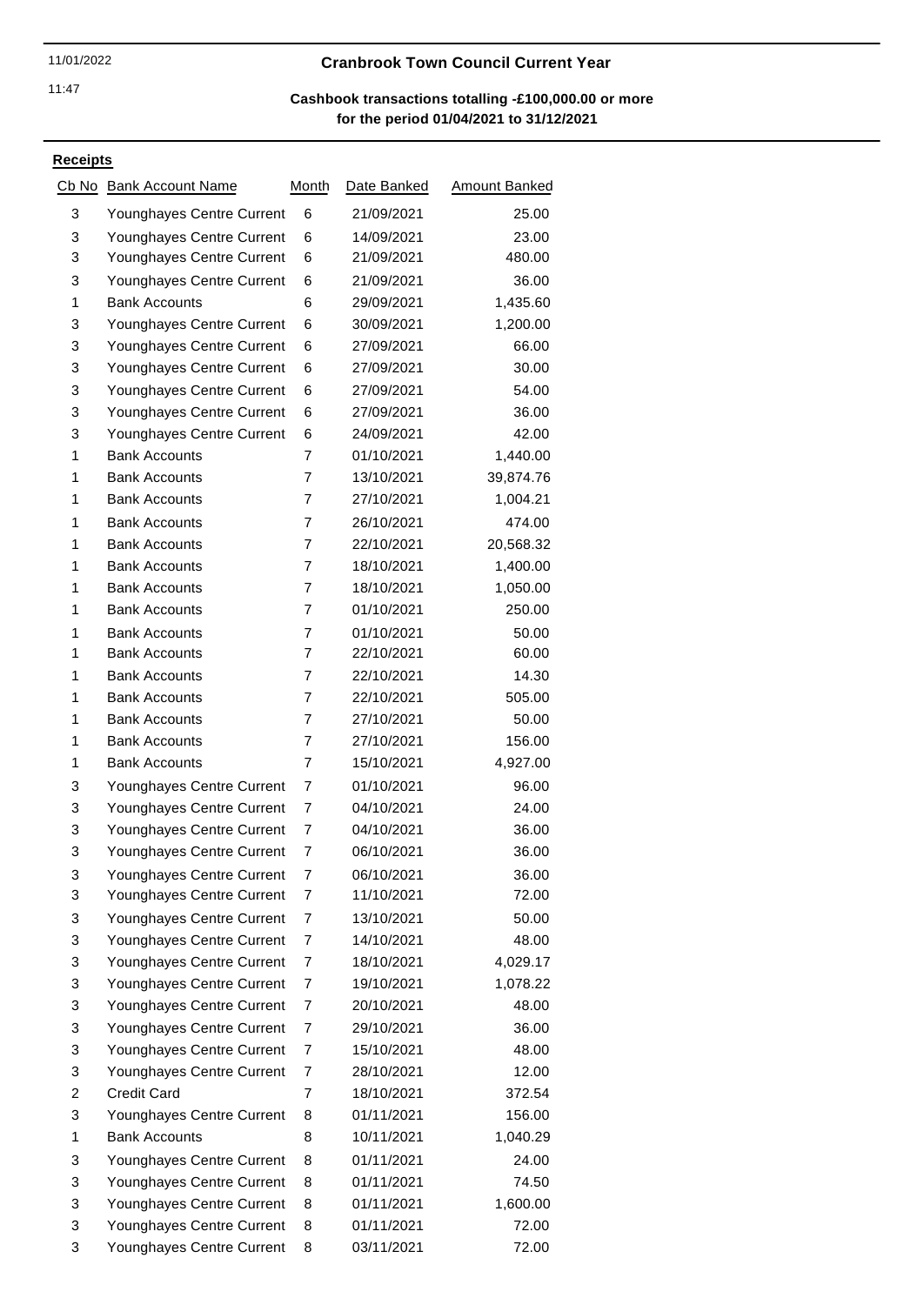# 11/01/2022 **Cranbrook Town Council Current Year**

# **for the period 01/04/2021 to 31/12/2021 Cashbook transactions totalling -£100,000.00 or more**

| Cb No | <b>Bank Account Name</b>  | Month | Date Banked | <b>Amount Banked</b> |
|-------|---------------------------|-------|-------------|----------------------|
| 3     | Younghayes Centre Current | 8     | 05/11/2021  | 100.00               |
| 3     | Younghayes Centre Current | 8     | 05/11/2021  | 18.00                |
| 3     | Younghayes Centre Current | 8     | 08/11/2021  | 36.00                |
| 3     | Younghayes Centre Current | 8     | 08/11/2021  | 36.00                |
| 3     | Younghayes Centre Current | 8     | 11/11/2021  | 60.00                |
| 3     | Younghayes Centre Current | 8     | 18/11/2021  | 48.00                |
| 3     | Younghayes Centre Current | 8     | 24/11/2021  | 4,769.05             |
| 3     | Younghayes Centre Current | 8     | 26/11/2021  | 12.00                |
| 3     | Younghayes Centre Current | 8     | 26/11/2021  | 204.00               |
| 3     | Younghayes Centre Current | 8     | 29/11/2021  | 36.00                |
| 3     | Younghayes Centre Current | 8     | 29/11/2021  | 1,600.00             |
| 3     | Younghayes Centre Current | 8     | 08/11/2021  | 40.00                |
| 3     | Younghayes Centre Current | 8     | 08/11/2021  | 570.84               |
| 3     | Younghayes Centre Current | 8     | 16/11/2021  | 30.00                |
| 3     | Younghayes Centre Current | 8     | 23/11/2021  | 48.00                |
| 3     | Younghayes Centre Current | 8     | 01/11/2021  | 36.00                |
| 1     | <b>Bank Accounts</b>      | 8     | 26/11/2021  | 50.00                |
| 1     | <b>Bank Accounts</b>      | 8     | 01/11/2021  | 50.00                |
| 1     | <b>Bank Accounts</b>      | 8     | 03/11/2021  | 36.00                |
| 1     | <b>Bank Accounts</b>      | 8     | 03/11/2021  | 36.00                |
| 1     | <b>Bank Accounts</b>      | 8     | 05/11/2021  | 36.00                |
| 1     | <b>Bank Accounts</b>      | 8     | 05/11/2021  | 20.00                |
| 1     | <b>Bank Accounts</b>      | 8     | 05/11/2021  | 20.00                |
| 1     | <b>Bank Accounts</b>      | 8     | 15/11/2021  | 1,050.00             |
| 1     | <b>Bank Accounts</b>      | 8     | 17/11/2021  | 3,600.00             |
| 1     | <b>Bank Accounts</b>      | 8     | 19/11/2021  | 4,566.96             |
| 1     | <b>Bank Accounts</b>      | 8     | 30/11/2021  | 115,348.53           |
| 1     | <b>Bank Accounts</b>      | 8     | 25/11/2021  | 1,500.00             |
| 2     | <b>Credit Card</b>        | 8     | 16/11/2021  | 503.89               |
| 3     | Younghayes Centre Current | 8     | 07/10/2021  | 36.00                |
| 3     | Younghayes Centre Current | 8     | 08/10/2021  | 36.00                |
| 1     | <b>Bank Accounts</b>      | 9     | 07/12/2021  | 672.00               |
| 1     | <b>Bank Accounts</b>      | 9     | 07/12/2021  | 42.00                |
| 3     | Younghayes Centre Current | 9     | 17/12/2021  | 132.00               |
| 1     | <b>Bank Accounts</b>      | 9     | 02/12/2021  | 225,000.00           |
| 1     | <b>Bank Accounts</b>      | 9     | 02/12/2021  | 33,917.10            |
| 1     | <b>Bank Accounts</b>      | 9     | 13/12/2021  | 20.00                |
| 1     | <b>Bank Accounts</b>      | 9     | 01/12/2021  | 50.00                |
| 3     | Younghayes Centre Current | 9     | 02/12/2021  | 36.00                |
| 3     | Younghayes Centre Current | 9     | 03/12/2021  | 72.00                |
| 3     | Younghayes Centre Current | 9     | 06/12/2021  | 36.00                |
| 2     | <b>Credit Card</b>        | 9     | 16/12/2021  | 142.66               |
| 3     | Younghayes Centre Current | 9     | 07/12/2021  | 570.84               |
| 3     | Younghayes Centre Current | 9     | 07/12/2021  | 24.00                |
| 3     | Younghayes Centre Current | 9     | 07/12/2021  | 8.00                 |
| 3     | Younghayes Centre Current | 9     | 08/12/2021  | 48.00                |
| 3     | Younghayes Centre Current | 9     | 08/12/2021  | 60.00                |
| 3     | Younghayes Centre Current | 9     | 08/12/2021  | 36.00                |